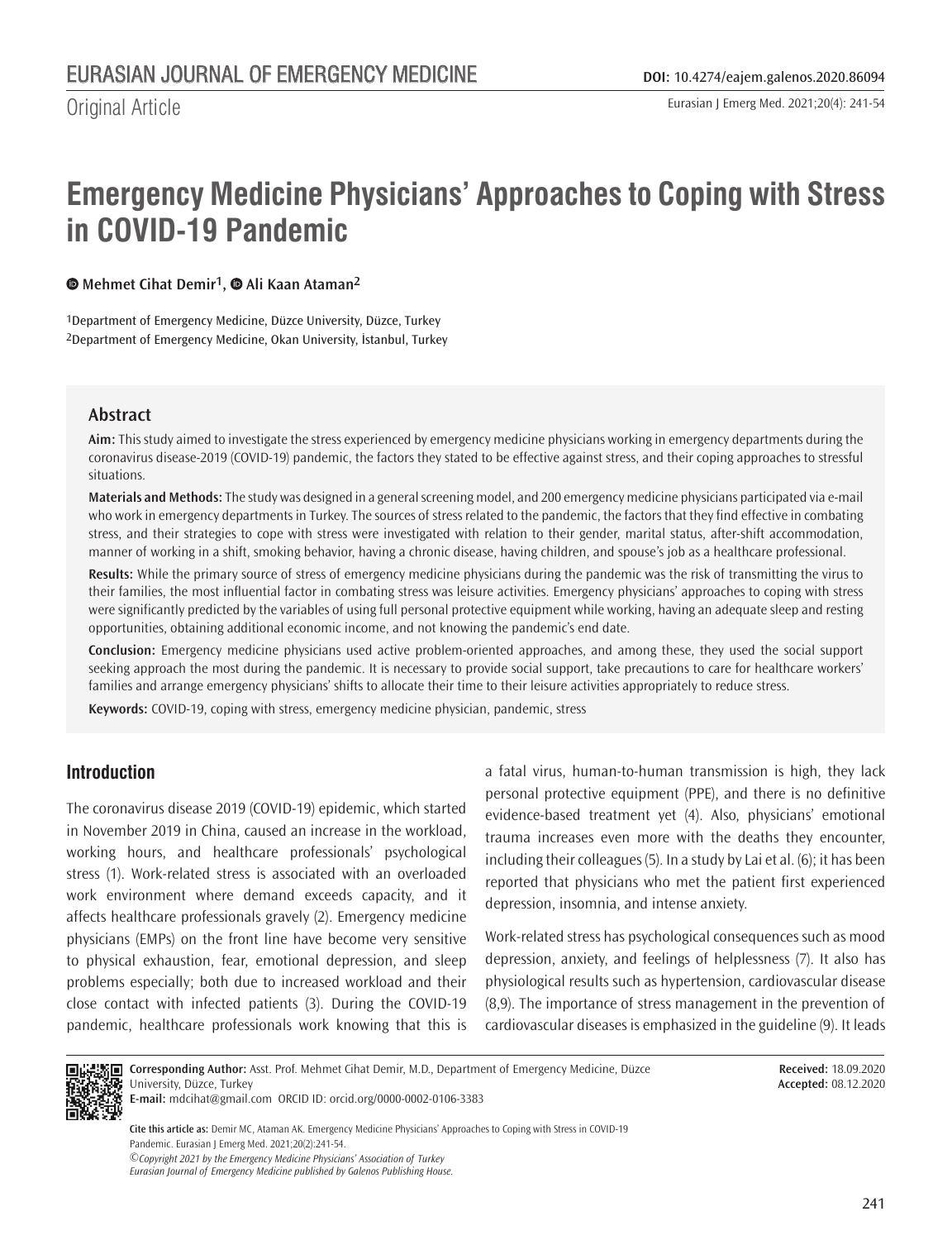to undesirable situations such as decreased job satisfaction, decreased productivity and production, and eventually losing experienced personnel (7). When it is evaluated in terms of healthcare professionals, it can be seen that job-related burnout directly affects the quality and safety of the health service provided (10). Determining the sources of stress and the approaches to combating the stress of EMPs, who are working at the forefront during the pandemic, are of great importance.

Although many studies on the stress and anxiety of healthcare professionals before the pandemic, the studies related to the additional load encountered due to the epidemic are limited. It is essential to know the sources of stress and EMPs' strategies to cope with the stress to successfully combat the pandemic that greatly impacted social life and has an unknown end date. Even though the entire community needs to give their best effort, successful public health outcomes are mainly dependent on the effective work of the health workforce (11).

Approaches to coping with stress are addressed in two ways in terms of their functions: the management or alteration of the person-environment relationship that is the source of stress (problem-oriented coping) and the regulation of stressful emotions (emotion-oriented coping) (12). In this study, EMPs' stress management approaches were examined in the context of problem-oriented and emotion-oriented coping. In addition to the individual, institutional and social benefits of the data to be obtained, it will also help define healthcare professionals' stress sources, the factors they stated to effective in combating the stress efficiently, and their approaches to coping with stress. It is even thought that it will help prepare the content and method of preventive and supportive services offered to health professionals.

# **Materials and Methods**

## **Study Design and Setting**

This research was planned as a descriptive study in the general screening model to reveal the factors that affect the stress and coping strategies of EMPs working in the emergency departments (EDs) during the COVID-19 pandemic. This study was approved by Düzce University Non-Interventional Clinical Research Ethics Board with the registration number 2020/84.

## **Selection of Participants**

This research was conducted on EMPs who work in EDs in Turkey during the COVID-19 pandemic. The minimum sample size of the research was calculated as 185 (n) with the following formula (13):  $n = t^2 pq/d^2$  [t: 1.96; p: 0.14, q:0.86, d:0.05]. The data collection tools used in the research were sent to the 276 EMPs'

via e-mail. However, 200 EMPs participated in the study (with a response rate of 72.5%).

#### **Measurements**

Stress Coping Scale was developed by Folkman and Lazarus, is a 4-point Likert type scale with 66 items, which is frequently used in studies investigating the issue of dealing with stress (12). "Stress Coping Styles Scale", adapted by Sahin and Durak in Turkish, consists of 30 items (14). Sub-dimensions of the scale are self-confident, optimistic, social support seeking, helpless, and submissive approach. The first three of the subscales are called the active problem-oriented. The other two are called passive emotion-oriented. The increase in the scores obtained from the self-confident, optimistic, and social support seeking approach factors of the participants show that they use active styles more in coping with stress. The increase in the scores obtained from the helpless and submissive approach factors indicates that they use passive styles to cope with stress (14). The high scores obtained from the subscales indicate that the sub-scale approach is used more in dealin with stress. However, since the most elevated scores obtained from each subscale differ from each other, corrected scores were calculated in the analysis of the data.

Confirmatory factor analysis was performed to test the construct validity of the scale within the scope of this study and the obtained values were found to be at good and acceptable levels [2/SD =1.523, RMSEA=0.051, CFI=0.903, TLI=0.882] (15). Cronbach's alpha value was 0.84 for problem-oriented, 0.82 for emotion-oriented, 0.79 for self-confident, 0.76 for optimistic, 0.53 for social support seeking, 0.65 for submissive and 0.77 for helpless approach was calculated.

A personal information form was created to determine the participants' demographic information, consisting of questions of age, gender, marital status, having children, the spouse being a healthcare professional, smoking, having a chronic disease, after-shift accommodation, manner of working in a shift.

Pandemic Stress Factors Questionnaire was developed by the researchers to reveal the stress-related factors experienced by the participants during the COVID-19 pandemic. Open-ended questions were included to reveal the stressful situations of EMPs during the pandemic, and which factors they think are useful in coping with stress.

#### **Statistical Analysis**

The data was analyzed using SPSS 17 statistics program, with a 95% confidence level. Frequency, percentage, mean, median, and standard deviation were used to describe the demographic characteristics of EMPs, the factors that they considered as a source of stress during the COVID-19 pandemic, the factors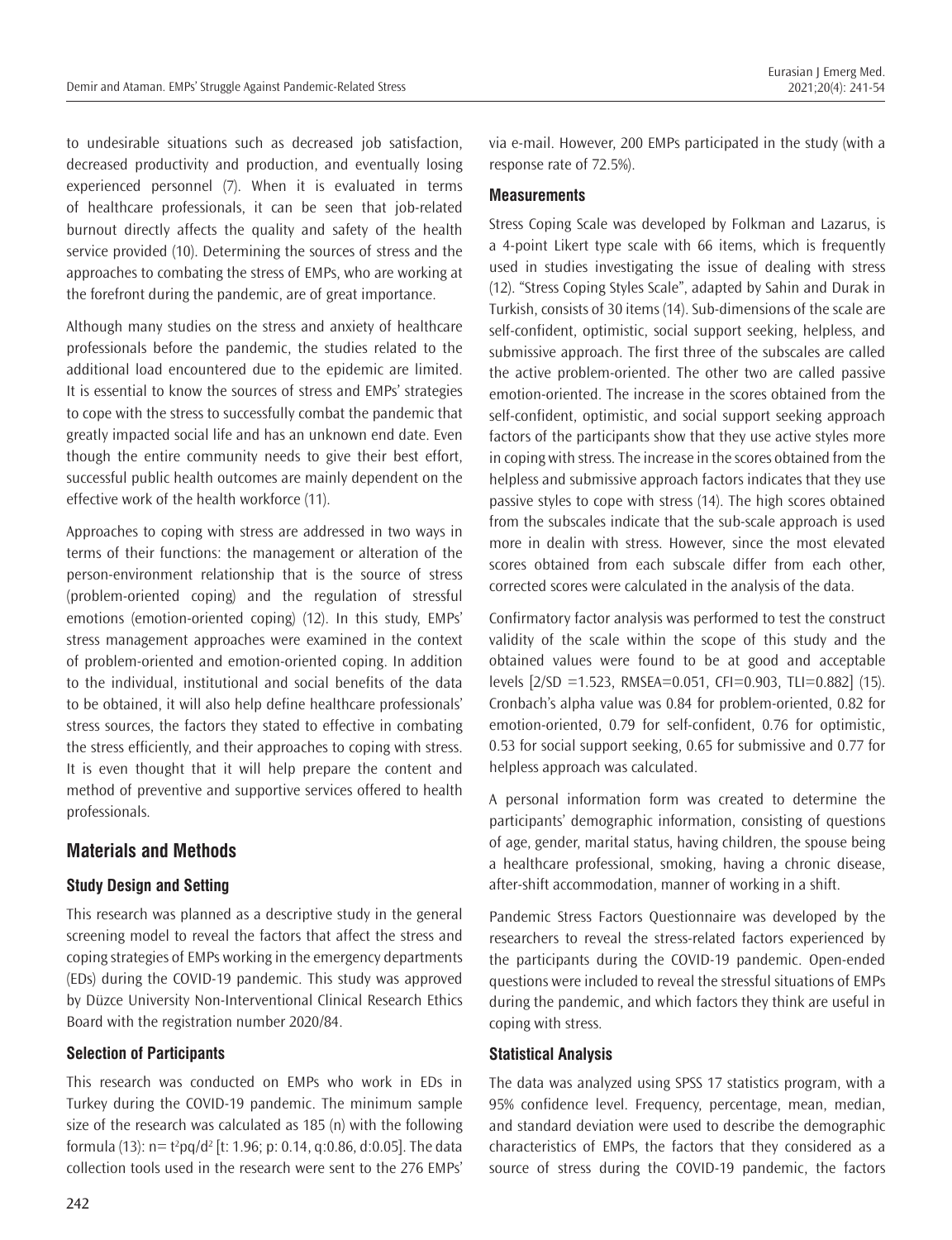that they stated to be effective in dealing with stress, and their coping approaches. Mann-Whitney U, chi-square, and stepwise (forward) multiple regression analyses were conducted for further investigations.

# **Results**

The average age and shift time of participants was  $36.21 \pm 6.16$ years and 18.89±6.17 hours, respectively. Detailed demographic characteristics of 200 EMPs who participated in the study were presented in Table 1.

Results towards the approaches of EMPs show that they used the problem-oriented rather than emotion-oriented approach  $[X_{\rho} = 61.8 \pm 14.5; X_{\rho} = 33.10 \pm 16.15]$ . Besides, it was found that they resorted to seeking social support mostly  $[\overline{X}_{n1} = 64.6 \pm 17.5]$ . Other approaches were self-confident  $[\overline{X}_{02} = 62.6 \pm 17.5]$ , optimistic  $[\bar{X}_{03} = 58.4 \pm 19.5]$ , helpless  $[\bar{X}_{e1} = 33.5 \pm 18.2]$  and submissive  $[\overline{X}_{2}$ =32.5±17.9].

It has been determined that EMPs' problem-oriented  $(p=0.020)$ and optimistic (p=0.015) approaches differ significantly in favor of men according to gender (Table 2). Married EMPs had a passive stress approach with a higher average than singles ( $p=0.041$ ). The submissive stress approach of EMPs remained with their family after their shift was higher than those who remained alone  $(p=0.047)$ . It was found that the helpless stress approach of the married EMPs is higher than the average of the singles ( $p=0.022$ ). Also, the helpless stress approach average of smoker EMPs was higher than that of non-smokers (p=0.039).

The factors that the EMPs stated that they caused stress during the COVID-19 pandemic were transmitting the virus to the family (f:150, 75%), unknown end date of the pandemic (f:148, 74%), the risk of self-contamination (f:134, 67%), discomfort from PPE (f:132, 66%), lack of definitive treatment or vaccine (f:119, 59.5%), the necessity of frequent cleaning and equipment change (f:109,54.5%), lack of full PPE (f:72, 36%), long shifts (f:60, 30%), lack of medical equipment (f:58,29%), having fewer colleagues during shifts (f:55, 27.5%), and comorbidity (f:22, 11%).

The research data examining the relationship between stress sources that EMPs experience during the COVID-19 pandemic and demographic variables are presented in Table 3. Accordingly, the risk of transmitting the virus to the family was found to be related to the marital status (p=0.004) and after-shift accommodation (p=0.009). The risk of self-contamination was associated with the manner of working in a shift ( $p=0.021$ ). It was observed that the comorbidity as a stressor was related to the chronic disease status ( $p=0.000$ ), the lack of medical equipment was related to gender ( $p=0.019$ ), marital status ( $p=0.035$ ), and chronic disease  $(p=0.021)$ . The necessity of frequent cleaning and equipment change was associated with gender  $(p=0.004)$  and smoking  $(p=0.027)$ . Besides, the lack of PPE was related to marital status  $(p=0.025)$  and the manner of working in a shift ( $p=0.034$ ).

| Table 1. Demographic Characteristics of EMPs Participated to the Study                    |              |                          |     |               |
|-------------------------------------------------------------------------------------------|--------------|--------------------------|-----|---------------|
| <b>Variables</b>                                                                          | $\mathsf{n}$ |                          | f   | $\frac{0}{0}$ |
|                                                                                           |              | Female                   | 88  | 44            |
| Gender                                                                                    | 200          | Male                     | 112 | 56            |
| <b>Marital status</b>                                                                     | 200          | Married                  | 126 | 63            |
|                                                                                           |              | Single                   | 74  | 37            |
| After-shift accommodation                                                                 |              | Alone                    | 77  | 38.5          |
|                                                                                           | 200          | With family              | 123 | 61.5          |
|                                                                                           | 200          | Smoker                   | 69  | 34.5          |
| <b>Smoking behavior</b>                                                                   |              | Non-smoker               | 131 | 65.5          |
| Having chronic disease                                                                    | 200          | Yes                      | 28  | 14.0          |
|                                                                                           |              | N <sub>0</sub>           | 172 | 86.0          |
| Manner of working in a shift                                                              | 200          | Alone                    | 105 | 52.5          |
|                                                                                           |              | With another $EMP_{(s)}$ | 95  | 47.5          |
| <b>Having children</b>                                                                    | $143*$       | Yes                      | 107 | 74.8          |
|                                                                                           |              | N <sub>0</sub>           | 36  | 25.2          |
| Spouse's job as a healthcare professional                                                 | 126          | Yes                      | 73  | 57.9          |
|                                                                                           |              | No                       | 53  | 42.1          |
| EMPs: Emergency Medicine Physicians; *Married or divorced EMPs answered this item (f:143) |              |                          |     |               |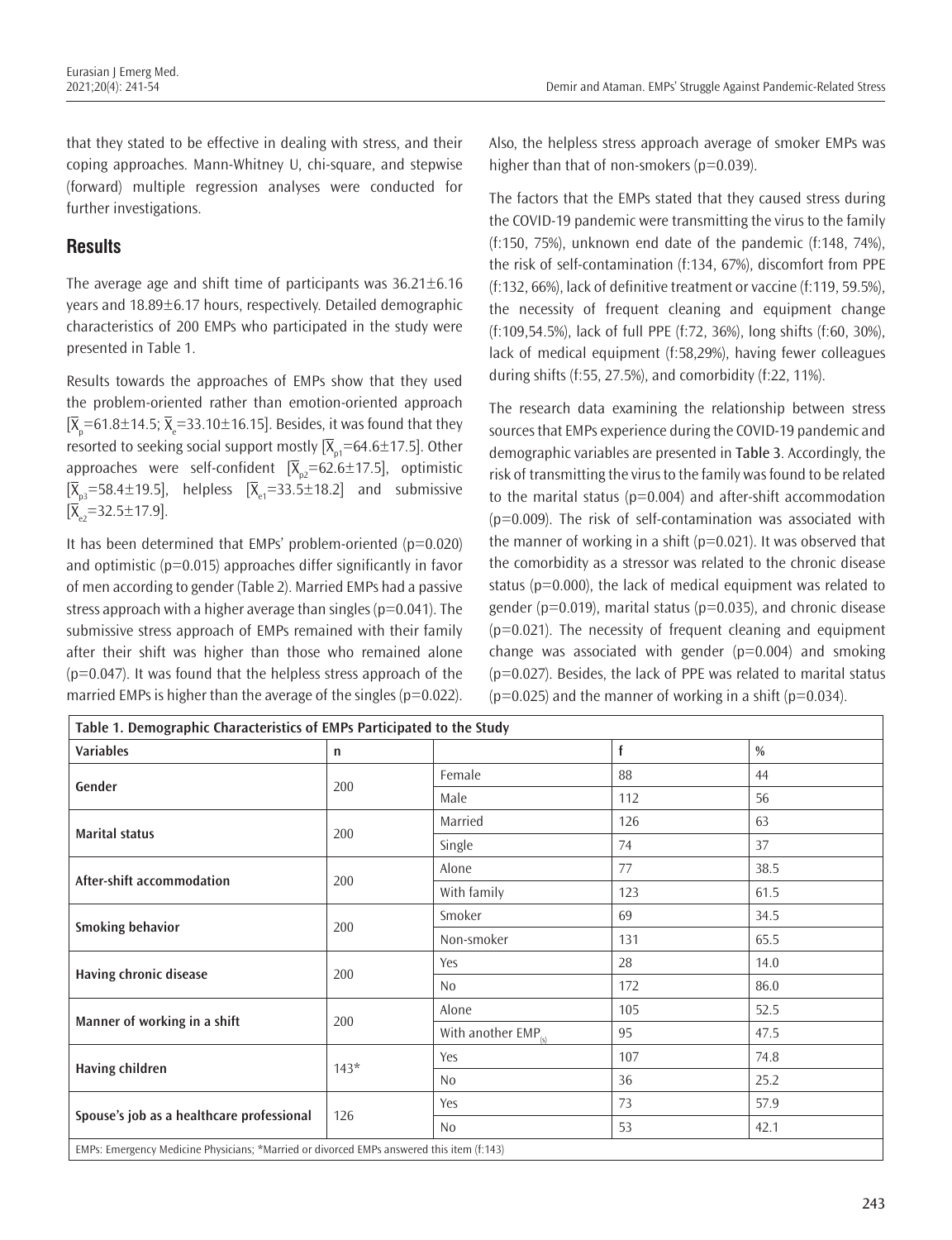| Table 2. Investigating Coping With Stress Approaches<br>244 |                |                                      |                  |                            |                                     | of EMPs According to the Demographic Variables |          |                            |                |                                    |                |                                        |                |                                       |                |
|-------------------------------------------------------------|----------------|--------------------------------------|------------------|----------------------------|-------------------------------------|------------------------------------------------|----------|----------------------------|----------------|------------------------------------|----------------|----------------------------------------|----------------|---------------------------------------|----------------|
| Variable                                                    |                |                                      | Problem-oriented | confident<br>Self-         |                                     | Optimistic                                     |          | support<br>Social          |                | Emotion-oriented                   |                | Submissive                             |                | Helpless                              |                |
|                                                             | z              | МR                                   | $\frac{1}{2}$    | $\widetilde{\Xi}$          | $\Im$                               | МR                                             | $\Im$    | ΜR                         | S <sub>K</sub> | MR                                 | S <sub>R</sub> | МR                                     | S <sub>k</sub> | МR                                    | S <sub>K</sub> |
| Gender                                                      |                |                                      |                  |                            |                                     |                                                |          |                            |                |                                    |                |                                        |                |                                       |                |
| Female                                                      | 88             | 89.81                                | 7,903            | 94.97                      | 8,357                               | 89,30                                          | 7,858    | 94.59                      | 8,323.5        | 101.44                             | 8,926.5        | 101.82                                 | 8,960          | 101.98                                | 8,974.5        |
| Male                                                        | 112            | 108.90                               | 12,197           | 104.85                     | 1,743<br>$\overline{ }$             | 109.30                                         | 12,242   | 105.15                     | 11,776.5       | 99.76                              | 11,173.5       | 99.46                                  | 11,140         | 99.33                                 | 11,125.5       |
|                                                             | 200            | $p=0.020*$<br>d=0.332<br>$U = 3,987$ |                  | $p = 0.229$<br>$U = 4441$  |                                     | $U = 3,942$<br>$p=015*$<br>d=0.348             |          | $U=4,407.5$<br>$p=0.195$   |                | S<br>$U=4,845.$<br>$p=0.839$       |                | $U=4,812$<br>$p=0.774$                 |                | $U=4,797.5$<br>$p=0.748$              |                |
| Marital status                                              |                |                                      |                  |                            |                                     |                                                |          |                            |                |                                    |                |                                        |                |                                       |                |
| Married                                                     | 126            | 101.12                               | 12,740.5         | 101.87                     | 2,835<br>$\overline{\phantom{0}}$   | 103.61                                         | 13,055   | 95.63                      | 12,049         | 106.89                             | 13,468         | 103.81                                 | 13,080         | 107.67                                | 13,566.5       |
| Single                                                      | $\overline{7}$ | 99.45                                | 7,359.5          | 98.18                      | ,265<br>$\overline{ }$              | 95.20                                          | 7,045    | 108.8                      | 8,051          | 89.62                              | 6632           | 94.86                                  | 7,020          | 88.29                                 | 6,533.5        |
|                                                             | 200            | $U=4,584.5$<br>p=0.844               |                  | $U=4,490$<br>$p = 0.662$   |                                     | $U=4,270$<br>$p=0.318$                         |          | $U=4,048$<br>$p=0.116$     |                | $p=0.041*$<br>d=0.291<br>$U=3,857$ |                | $U=4,245$<br>$p = 0.289$               |                | $p=0.022*$<br>d=0.328<br>$U = 3,758.$ | 5              |
| After-shift accommodation                                   |                |                                      |                  |                            |                                     |                                                |          |                            |                |                                    |                |                                        |                |                                       |                |
| Alone                                                       | 77             | 100.71                               | 7,755            | 97.19                      | ',483.5<br>$\overline{\phantom{1}}$ | 99.3                                           | 7,646    | 109.39                     | 8,423          | 90.58                              | 6,974.5        | 90.25                                  | 6,949.5        | 92.44                                 | 7,117.5        |
| With family                                                 | 123            | 100.37                               | 12,345           | 102.57                     | 2,616.5<br>$\overline{ }$           | 101.25                                         | 12,454   | 94.93                      | 11,677         | 106.71                             | 13, 125.5      | 106.91                                 | 13,150.5       | 105.55                                | 12,982.5       |
|                                                             | 200            | $U=471.9$<br>p=0.967                 |                  | $U=4,480.5$<br>p=0.520     |                                     | $U=4,643$<br>$p=0.815$                         |          | $U=4,051$<br>$p = 0.082$   |                | $U = 3,971.5$<br>$p=0.055$         |                | $U = 3,946.5$<br>$p=0.047*$<br>d=0.283 |                | $U=4,114.$<br>$p=0.118$               | 5              |
| Smoking behavior                                            |                |                                      |                  |                            |                                     |                                                |          |                            |                |                                    |                |                                        |                |                                       |                |
| Smoker                                                      | $69$           | 94.21                                | 6,500.5          | 99.72                      | 6,880.5                             | 91.08                                          | 6,284.5  | 95.22                      | 6,570.5        | 108.51                             | 7,487.5        | 100.96                                 | 6,966          | 112.12                                | 7,736          |
| Non-smoker                                                  | 131            | 103.81                               | 13,599.5         | 100.91                     | 3,219.5                             | 105.46                                         | 13,815.5 | 103.28                     | 13,529.5       | 96.28                              | ŗ.<br>12,612.  | 100.26                                 | 13,134         | 94.38                                 | 12,364         |
|                                                             | 200            | $U=4,085.5$<br>$p = 0.264$           |                  | $U=4,465.5$                | $p = 0.889$                         | $U=3,869.5$<br>p=0.093                         |          | $U=4,155.5$<br>$p=0.344$   |                | $U = 3,966.5$<br>$p=0.155$         |                | $U = 4,488$<br>$p=0.935$               |                | $p=0.039*$<br>d=0.294<br>$U=3,718$    |                |
| Having chronic disease                                      |                |                                      |                  |                            |                                     |                                                |          |                            |                |                                    |                |                                        |                |                                       |                |
| Yes                                                         | 28             | 108.25                               | 3,031            | 108.84                     | ,047.5<br>$\sim$                    | 104.89                                         | 2,937    | 104.48                     | 2,925.5        | 93.29                              | 2,612          | 88.2                                   | 2,469.5        | 98                                    | 2,744          |
| $\stackrel{\circ}{\simeq}$                                  | 172            | 99.24                                | 17,069           | 99.14                      | 7,052.5<br>$\overline{\phantom{0}}$ | 99.78                                          | 17,163   | 99.85                      | 17,174.5       | 101.67                             | 17,488         | 102.5                                  | 17,630.5       | 100.91                                | 17,356         |
|                                                             | 200            | $p=0.444$<br>$U = 2,191$             |                  | $U = 2,174$ .<br>$p=0.409$ | LŅ.                                 | $U = 2,285$<br>$p=0.663$                       |          | $U = 2,296.5$<br>$p=0.691$ |                | $U = 2,206$<br>$p=0.476$           |                | $U = 2,063.5$<br>$p=0.223$             |                | $U=2,338$<br>p=0.805                  |                |
| Manner of working in a shift                                |                |                                      |                  |                            |                                     |                                                |          |                            |                |                                    |                |                                        |                |                                       |                |
| Alone                                                       | 105            | 100.78                               | 10,582           | 98.58                      | 0,350.5<br>$\overline{\phantom{0}}$ | 104.43                                         | 10,965.5 | 102.2                      | 10,731.5       | 96.83                              | 10,167.5       | 98.25                                  | 10,316         | 95.62                                 | 10,040.5       |
| With another<br>EMP(s)                                      | 95             | 100.19                               | 9,518            | 102.63                     | 9,749.5                             | 96.15                                          | 9,134.5  | 98.62                      | 9,368.5        | 104.55                             | 9,932.5        | 102.99                                 | 9,784          | 105.89                                | 10,059.5       |
|                                                             | 200            | $U=4,958$<br>p=0.942                 |                  | $U=4,785.5$<br>$p = 0.620$ |                                     | $U=4,574.5$<br>$p=0.309$                       |          | $U=4,808.5$<br>$p = 0.658$ |                | $U=4,602.5$<br>$p=0.346$           |                | $U=4,751$<br>$p = 0.561$               |                | $U=4,475.5$<br>p=0.209                |                |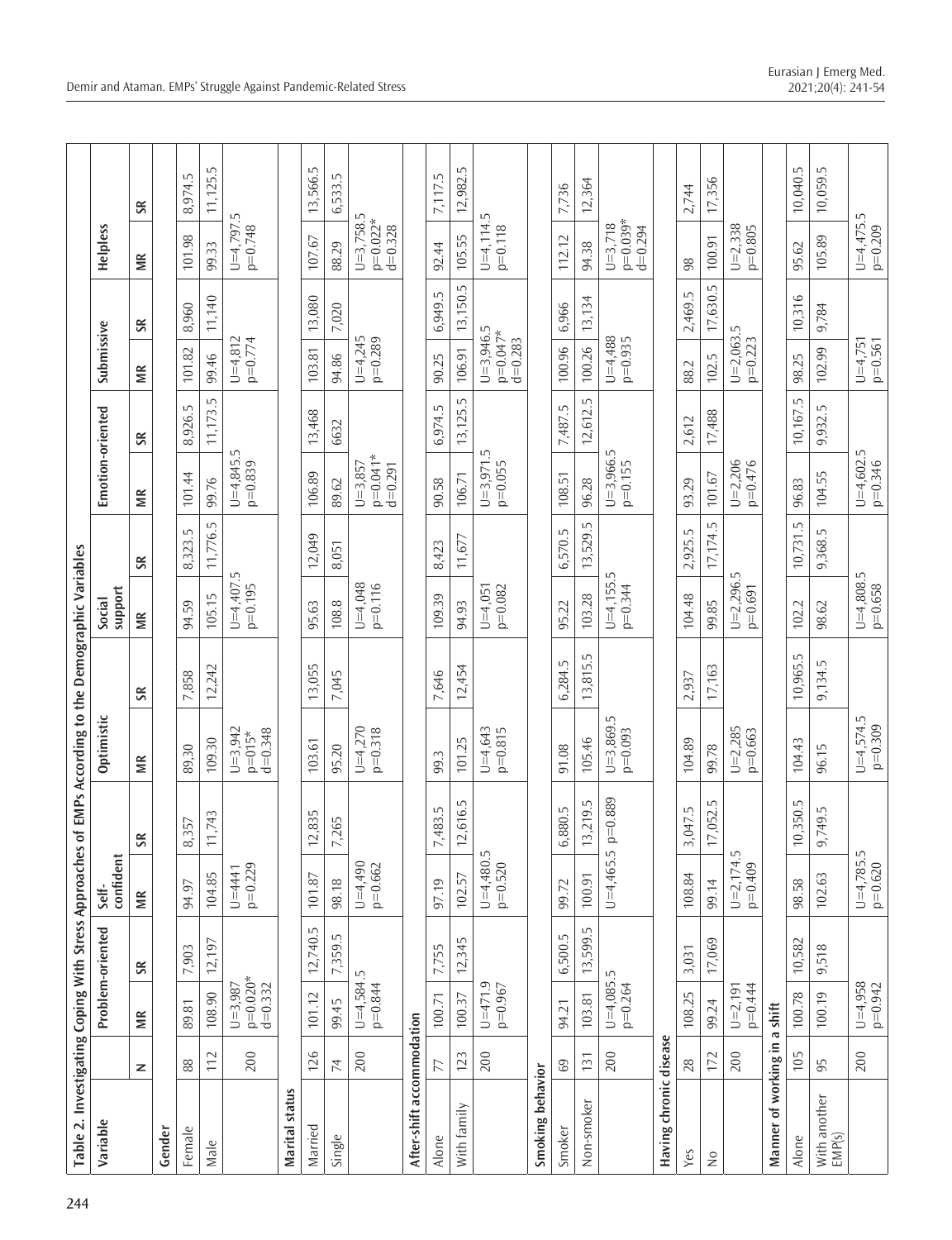| Variable                                                                                   |     |                              | Problem-oriented Self- | confident                    |                | Optimistic                 |         | support<br>Social            |               | Emotion-oriented           |                 | Submissive                 |         | Helpless                 |                 |
|--------------------------------------------------------------------------------------------|-----|------------------------------|------------------------|------------------------------|----------------|----------------------------|---------|------------------------------|---------------|----------------------------|-----------------|----------------------------|---------|--------------------------|-----------------|
|                                                                                            | z   | lk                           | $\frac{8}{2}$          | lk                           | $\frac{8}{10}$ | ÑM                         | $\Im$   | l€                           | $\frac{8}{5}$ | ÑΜ                         | $\frac{8}{100}$ | ÑM                         | $\Im$   | ÑM                       | $\frac{8}{100}$ |
| Having children                                                                            |     |                              |                        |                              |                |                            |         |                              |               |                            |                 |                            |         |                          |                 |
| Yes                                                                                        | 107 | 73.25                        | 7,837.5                | 73.09                        | 7,820.5        | 74                         | 7,917.5 | 72.13                        | 7,717.5       | 71.98                      | 7,702           | 71.4                       | 7,640   | 72.69                    | 7,778           |
| $\frac{1}{2}$                                                                              | 36  | 68.29                        | 2,458.5                | 68.76                        | 2,475.5        | 66.07                      | 2,378.5 | 71.63                        | 2,578.5       | 72.06                      | 2,594           | 73.78                      | 2,656   | 69.94                    | 2,518           |
|                                                                                            | 143 | $U = 1,792.5$<br>$p = 0.534$ |                        | $U = 1,809.5$<br>$p = 0.586$ |                | $U = 1,712.5$<br>$p=0.317$ |         | $U = 1,912.5$<br>$p = 0.949$ |               | $U = 1,924$<br>$p = 0.993$ |                 | $U = 1,862$<br>$p=0.765$   |         | $U = 1,852$<br>$p=0.730$ |                 |
| Spouse's job as a healthcare professional                                                  |     |                              |                        |                              |                |                            |         |                              |               |                            |                 |                            |         |                          |                 |
| Yes                                                                                        |     | 67.92                        | 4,958.5                | 68.32                        | 4,987.5        | 63.94                      | 4,667.5 | 68.71                        | 5,015.5       | 59.10                      | 4,314           | 58.84                      | 4,295.5 | 60.26                    | 4,399           |
| $\frac{1}{2}$                                                                              |     | 57.41                        | 3,042.5                | 56.86                        | 3,013.5        | 62.90                      | 3,333.5 | 56.33                        | 2,985.5       | 69.57                      | 3,687           | 69.92                      | 3,705.5 | 67.96                    | 3,602           |
|                                                                                            |     | $U = 1,611.5$<br>$p = 0.110$ |                        | $U = 1,582.5$<br>$p=0.081$   |                | $U = 1,902.5$<br>$p=0.873$ |         | $U = 1,554.5$<br>$p=0.057$   |               | $U = 1,613$<br>$p=0.112$   |                 | $U = 1,594.5$<br>$p=0.091$ |         | $U = 1,698$<br>$p=0.241$ |                 |
| MR: Mean rank, SR: Sum of ranks, *p<.05, d: Cohen's d, EMPs: Emergency medicine physicians |     |                              |                        |                              |                |                            |         |                              |               |                            |                 |                            |         |                          |                 |

There was a significant relation between long shifts and marital status ( $p=0.030$ ), after-shift accommodation ( $p=0.029$ ), manner of working in a shift ( $p=0.009$ ), having children ( $p=0.004$ ), and spouse's health professional status (p=0.038). Lack of co-worker was found related to after-shift accommodation (p=0.026). manner of working in a shift ( $p=0.010$ ) and having children  $(p=0.007)$ . Besides, the unknown end date of the pandemic was found related to gender ( $p=0.010$ ). A significant correlation was found between the lack of definitive treatment or vaccine and gender (p=0.002).

The factors that EMPs stated that they were effective in dealing with the stress they experienced during the COVID-19 pandemic were mostly leisure activities (f:124, 62%), having full PPE while working (f:106, 53%), additional income (f:96, 48%), public appreciation (f:83, 41.5%), having adequate sleep and rest (f:74, 37%), religion (f:22, 11%) and psychological support (f:18, 9%). Also, as seen in Table 4, the appreciation was found to be associated with having children ( $p=0.012$ ) and spouse's being a healthcare professional (p=.009). Getting psychological support was linked to having a chronic disease ( $p=0.025$ ).

The regression analysis result showed that having full PPE while working and having adequate sleep/rest were significant predictors and explained 5.6% of the total variance in the active coping approaches of EMPs for stress ( $p=0.003$ ) (Table 5). It was concluded that having full PPE while working was a significant predictor and explained 6% of the total variance in EMPs' selfconfidant coping approach to stress ( $p=0.000$ ). It was determined that having adequate sleep/rest was a significant predictor and explained 2.6% of the total variance in EMPs' optimistic approach to coping with stress ( $p=0.022$ ). Besides, the additional income was a significant predictor and explained 2.2% of the level of EMPs resorting to social support seeking approach to deal with stress ( $p=0.037$ ).

According to the multiple regression analysis results, it was concluded that the unknown end date of the pandemic, additional income, and having full PPE variables were significant predictors and explained 7.5% of the total variance in the EMPs' passive coping approach to stress  $(p=0.002)$ . Additionally, it was decided that the pandemic's unknown end date, additional income, and having full PPE while working were significant predictors and explained 8.7% of the total variance in EMPs' helpless coping approach to stress ( $p=0.000$ ). However, as a result of forward stepwise regression analysis that revealed the variables predicting EMPs' submissive coping approach to stress, a significant model and independent variable could not be calculated.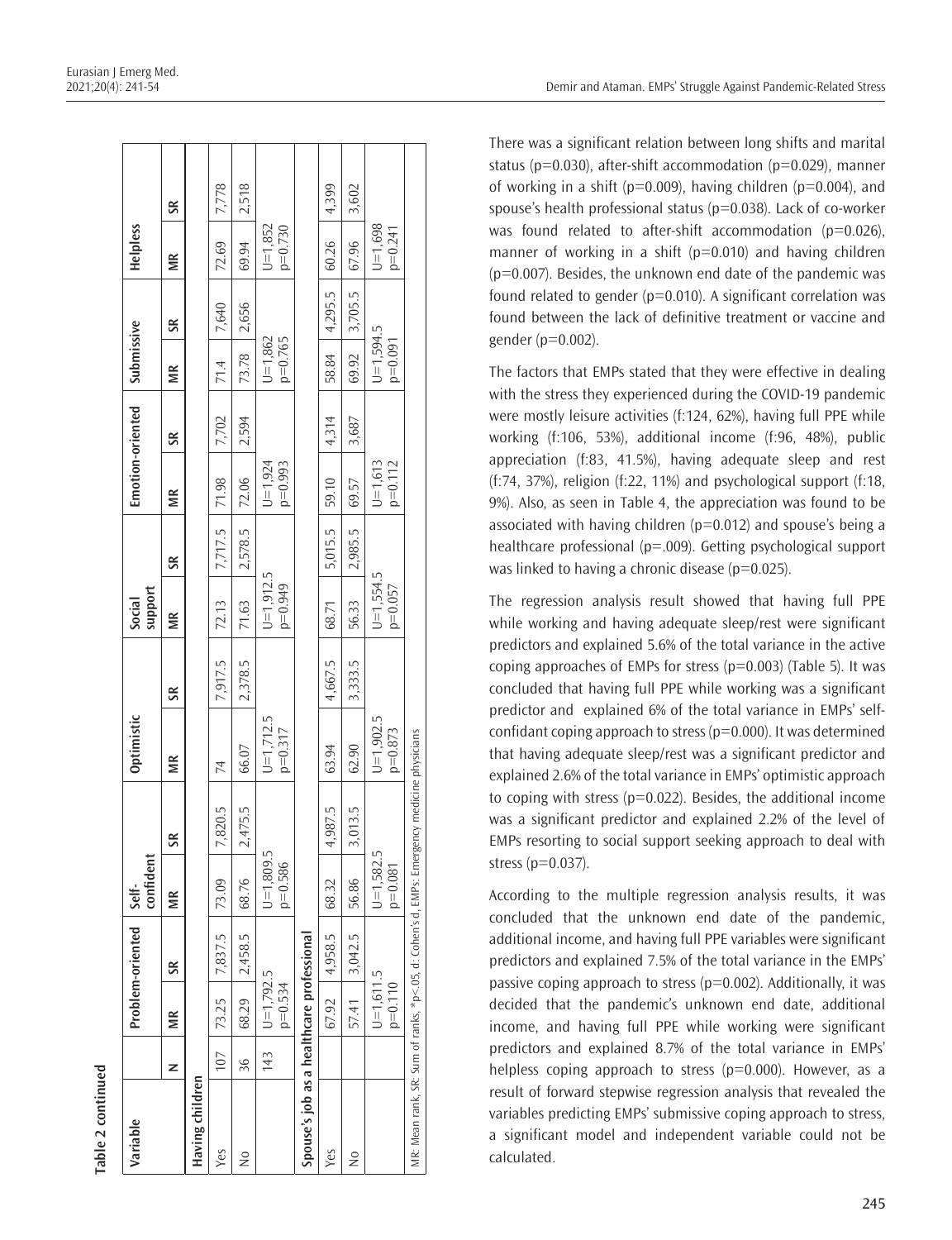| Table 3. Relationship between demographic variables and |                                                                   |                 |                                                                |                |                                                                 |                                  |                                                                |                   |                                                                |                 |                                                               |                 |                                                                 | the factors that cause stress on the EMPs during the COVID-19 pandemic |          |                                                                |                                                                 |                      |                                                                 |                          |
|---------------------------------------------------------|-------------------------------------------------------------------|-----------------|----------------------------------------------------------------|----------------|-----------------------------------------------------------------|----------------------------------|----------------------------------------------------------------|-------------------|----------------------------------------------------------------|-----------------|---------------------------------------------------------------|-----------------|-----------------------------------------------------------------|------------------------------------------------------------------------|----------|----------------------------------------------------------------|-----------------------------------------------------------------|----------------------|-----------------------------------------------------------------|--------------------------|
| Variables                                               | Transmitting<br>virus                                             |                 | Self-                                                          | contamination  | Comorbidity                                                     |                                  | equipment<br>Medical                                           |                   | Equipment<br>change                                            |                 | PPE                                                           |                 | Discomfort                                                      | Long shifts                                                            |          | Lack of co-<br>worker                                          | End date                                                        |                      | Treatment/<br>vaccine                                           |                          |
|                                                         | Yes                                                               | $\frac{1}{2}$   | Yes                                                            | $\frac{1}{2}$  | Yes                                                             | $\tilde{\mathsf{z}}$             | Yes                                                            | ş                 | Yes                                                            | $\frac{1}{2}$   | Yes                                                           | ş               | $\tilde{\mathsf{z}}$<br>Yes                                     | $\tilde{z}$<br>Yes                                                     |          | $\frac{1}{2}$<br>Yes                                           | Yes                                                             | $\tilde{\mathbf{z}}$ | Yes                                                             | ş                        |
| Gender                                                  |                                                                   |                 |                                                                |                |                                                                 |                                  |                                                                |                   |                                                                |                 |                                                               |                 |                                                                 |                                                                        |          |                                                                |                                                                 |                      |                                                                 |                          |
| Female                                                  | 65                                                                | 23              | G3                                                             | 25             | $\infty$                                                        | $80$                             | 33                                                             | 55                | 58                                                             | 30              | 34                                                            | 54              | 26<br>2                                                         | 58<br>30                                                               |          | 67<br>$\overline{21}$                                          | 73                                                              | $\overline{1}$       | යි                                                              | 25                       |
| Male                                                    | 85                                                                | 27              | $\overline{7}$                                                 | $\frac{4}{1}$  | $\overline{4}$                                                  | 98                               | 25                                                             | $87\,$            | $\overline{5}$                                                 | $\rm 6$         | 38                                                            | $\overline{7}$  | 42<br>$\overline{C}$                                            | $82\,$<br>30                                                           |          | $78$<br>34                                                     | 75                                                              | 57                   | 56                                                              | 56                       |
| independence<br>Chi-square<br>tests<br>৳                | $\chi$ 2(1) = 0.108<br>$p=0.742$ ,<br>$\phi = 0.023$<br>$n = 200$ |                 | $\chi$ 2(1)=1.498<br>$\phi = 0.087$<br>$p=0.221$<br>$n = 200$  |                | $\chi$ 2(1)=0.585<br>$p=0.444$<br>$\phi = 0.054$<br>$n = 200$   |                                  | $\chi$ 2(1)=5.514<br>$p=0.019*$<br>$\phi = 0.166$<br>$n = 200$ |                   | $\chi$ 2(1)=8.249<br>$p=0.004*$<br>$\phi = 0.203$<br>$n = 200$ |                 | $\chi$ 2(1)=0.474<br>$\phi = 0.049$<br>$p=0.491$<br>$n = 200$ |                 | $\chi$ 2(1)=1.390<br>$p = 0.238$<br>$\phi = 0.083$<br>$n = 200$ | $\chi$ 2(1)=1.252<br>$p = 0.263$<br>$\phi = 0.079$<br>$n = 200$        |          | $\chi$ 2(1)=1.042<br>$p=0.307$<br>$\phi = 0.072$<br>$n = 200$  | $\chi$ 2(1)=6.549<br>$p=0.010*$<br>$\phi = 0.181$<br>$n = 200$  |                      | $p=0.002*$<br>$\phi = 0.218$<br>$n = 200$                       | $\chi$ 2(1)=90.533       |
| Marital status                                          |                                                                   |                 |                                                                |                |                                                                 |                                  |                                                                |                   |                                                                |                 |                                                               |                 |                                                                 |                                                                        |          |                                                                |                                                                 |                      |                                                                 |                          |
| Married                                                 | 103                                                               | 23              | 79                                                             | 47             | $\overline{1}$                                                  | $\frac{1}{\sqrt{2}}$             | $\overline{50}$                                                | 96                | 99                                                             | 60              | 38                                                            | 88              | 44<br>82                                                        | 95<br>$\overline{51}$                                                  |          | 95<br>$\overline{5}$                                           | $\overline{5}$                                                  | 55                   | 72                                                              | 54                       |
| Single                                                  | 47                                                                | 27              | 55                                                             | $\overline{0}$ | $\overline{\phantom{0}}$                                        | $\sqrt{6}$                       | 28                                                             | 46                | 43                                                             | $\overline{51}$ | 34                                                            | $\overline{40}$ | 24<br>50                                                        | 45<br>29                                                               |          | 50<br>24                                                       | 57                                                              | $\overline{1}$       | 47                                                              | 27                       |
| independence<br>Chi-square<br>tests<br>৳                | $x2(1)=8.265$<br>$p=0.004*$<br>$\phi = 0.203$<br>$n = 200$        |                 | $\chi$ 2(1)=2.850<br>$\phi = 0.119$<br>$p=0.091$<br>$n = 200$  |                | $\chi$ 2(1)=0.285<br>$p = 0.594$<br>$\phi = 0.038$<br>$n = 200$ |                                  | $p=0.035*$<br>$\phi = 0.149$<br>$n = 200$                      | $\chi$ 2(1)=4.456 | $\chi$ 2(1)=0.617<br>$p=0.432$<br>$\phi=0.056$<br>$n = 200$    |                 | $\chi$ 2(1)=5.043<br>$p=0.025*$<br>$\phi=0.159$<br>$n = 200$  |                 | $\chi$ 2(1)=0.129<br>$p=0.720$<br>$\phi = 0.025$<br>$n = 200$   | $\chi$ 2(1)=4.723<br>$p=0.030*$<br>$\phi = 0.154$<br>$n = 200$         |          | $\chi$ 2(1)=1.433<br>$p=0.231$<br>$\phi = 0.085$<br>$n = 200$  | $\chi$ 2(1)=0.559<br>$p=0.455$<br>$\phi = 0.053$<br>$n = 200$   |                      | $\chi$ 2(1) = 0.785<br>$p=0.376$<br>$\phi = 0.063$<br>$n = 200$ |                          |
| After-shift accommodation                               |                                                                   |                 |                                                                |                |                                                                 |                                  |                                                                |                   |                                                                |                 |                                                               |                 |                                                                 |                                                                        |          |                                                                |                                                                 |                      |                                                                 |                          |
| Alone                                                   | 50                                                                | 27              | 54                                                             | 23             | $\supseteq$                                                     | $\sqrt{9}$                       | 25                                                             | 52                | 43                                                             | 34              | 33                                                            | 4               | 24<br>53                                                        | 47<br>$\overline{50}$                                                  |          | 49<br>28                                                       | 59                                                              | $\frac{8}{10}$       | 51                                                              | 26                       |
| With family                                             | 100                                                               | 23              | 80                                                             | 43             | $\overline{c}$                                                  | $\overline{11}$                  | 33                                                             | 90                | 99                                                             | 57              | 39                                                            | 84              | 44<br>79                                                        | 93<br>$\overline{50}$                                                  |          | 96<br>27                                                       | 89                                                              | 34                   | 89                                                              | 55                       |
| independence<br>Chi square<br>tests<br>$\sigma$         | $\chi$ 2(1)=6.765<br>$p=0.009*$<br>$\phi = 0.184$<br>$n = 200$    |                 | $\chi$ 2(1)=0.555<br>$p=0.456$<br>$\phi = 0.053$<br>$n = 200$  |                | $x^{2(1)=0.50}$<br>$\phi = 0.050$<br>$p=0.477$<br>$n = 200$     | 5                                | $\chi$ 2(1)=0.731<br>$p=0.393$<br>$\phi = 0.060$<br>$n = 200$  |                   | $\chi$ 2(1)=0.091<br>$p=0.763$<br>$\phi = 0.021$<br>$n = 200$  |                 | $\chi$ 2(1)=2.555<br>$p=0.110$<br>$\phi = 0.113$<br>$n = 200$ |                 | $\chi^2(1)=0.447$<br>$p=0.504$<br>$\phi = 0.047$<br>$n = 200$   | $\chi$ 2(1)=4.788<br>$p=0.029*$<br>$\phi = 0.155$<br>$n = 200$         |          | $\chi$ 2(1)=4.934<br>$p=0.026*$<br>$\phi = 0.157$<br>$n = 200$ | $\chi$ 2(1)=0.448<br>$p = 0.503$<br>$\phi = 0.047$<br>$n = 200$ |                      | $\chi$ 2(1)=2.356<br>$p=0.125$<br>$\phi = 0.109$<br>$n = 200$   |                          |
| Smoking behavior                                        |                                                                   |                 |                                                                |                |                                                                 |                                  |                                                                |                   |                                                                |                 |                                                               |                 |                                                                 |                                                                        |          |                                                                |                                                                 |                      |                                                                 |                          |
| Smoker                                                  | 48                                                                | $\overline{z}$  | $\overline{5}$                                                 | $\frac{8}{10}$ | $\overline{\overline{\phantom{0}}\phantom{0}}$                  | 58                               | $\overline{0}$                                                 | 50                | 45                                                             | 24              | 29                                                            | $\sqrt{4}$      | $\overline{0}$<br>50                                            | 45<br>24                                                               |          | 52<br>$\overline{1}$                                           | 54                                                              | $\overline{1}$       | $\frac{1}{2}$                                                   | 29                       |
| Non-smoker                                              | 102                                                               | 29              | 83                                                             | 48             |                                                                 | $\overline{ }$<br>$\frac{12}{1}$ | 39                                                             | 92                | $\mathcal{L}$                                                  | 67              | 43                                                            | $88$            | 49<br>82                                                        | 95<br>36                                                               |          | 93<br>38                                                       | 94                                                              | 57                   | 79                                                              | 52                       |
| independence<br>Chi square<br>tests<br>$\sigma$         | $\chi$ 2(1)=1.569<br>$p=0.198$<br>$\phi = 0.091$<br>$n = 200$     |                 | $x^{2(1)} = 2.277$<br>$p=0.131$<br>$\phi = 0.107$<br>$n = 200$ |                | $\chi$ 2(1)=2.628<br>$p=0.105$<br>$\phi = 0.115$<br>n=200       |                                  | $p=0.741$<br>$\phi = 0.023$<br>$n = 200$                       | $\chi$ 2(1)=0.110 | $\chi$ 2(1)=4.880<br>$p=0.027*$<br>$\phi = 0.156$<br>n=200     |                 | $\chi$ 2(1)=1.662<br>$p=0.197$<br>$\phi = 0.091$<br>$n = 200$ |                 | $\chi$ 2(1)=1.961<br>$\phi = 0.099$<br>$p=0.161$<br>$n = 200$   | $\chi$ 2(1)=1.147<br>$p=0.284$<br>$\phi = 0.076$<br>$n = 200$          |          | $\chi$ 2(1)=0.433<br>$p=0.511$<br>$\phi = 0.047$<br>$n = 200$  | $\chi$ 2(1)=0.994<br>$p=0.319$<br>$\phi = 0.070$<br>$n = 200$   |                      | $\chi$ 2(1)=0.102<br>$p=0.749$<br>$\phi = 0.023$<br>$n = 200$   |                          |
| Having chronic disease                                  |                                                                   |                 |                                                                |                |                                                                 |                                  |                                                                |                   |                                                                |                 |                                                               |                 |                                                                 |                                                                        |          |                                                                |                                                                 |                      |                                                                 |                          |
| Yes                                                     | $\frac{8}{10}$                                                    | $\approx$       | 20                                                             | $\infty$       | $\overline{1}$                                                  | $\equiv$                         | $\sim$                                                         | 25                | $\overline{C}$                                                 | $\frac{1}{6}$   | 9                                                             | $\overline{0}$  | $\frac{0}{1}$<br>$\frac{8}{18}$                                 | $\frac{8}{10}$<br>$\frac{0}{1}$                                        | $\sigma$ | $\overline{0}$                                                 | $\overline{6}$                                                  | 9                    | $\overline{1}$                                                  | $\overline{\phantom{0}}$ |
| $\stackrel{\circ}{\simeq}$                              | 132                                                               | $\overline{40}$ | 114                                                            | 58             | $\sqrt{2}$                                                      | $-167$                           | 55                                                             | 117               | 97                                                             | 75              | 63                                                            | 109             | 58<br>114                                                       | 50                                                                     | 122      | 126<br>46                                                      | 129                                                             | 43                   | 102                                                             | $\sqrt{2}$               |
|                                                         |                                                                   |                 |                                                                |                |                                                                 |                                  |                                                                |                   |                                                                |                 |                                                               |                 |                                                                 |                                                                        |          |                                                                |                                                                 |                      |                                                                 |                          |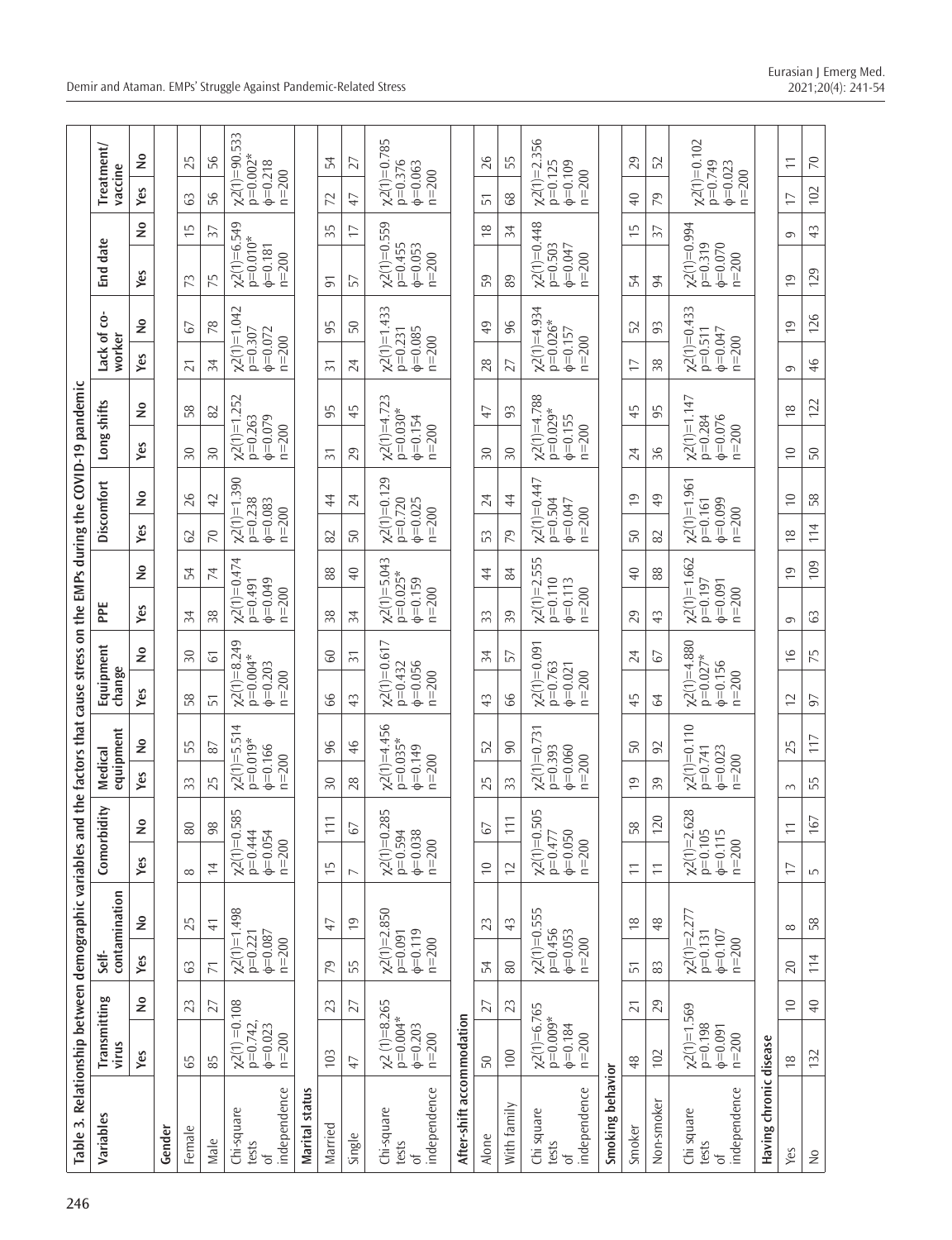| a       |
|---------|
|         |
|         |
|         |
|         |
|         |
|         |
|         |
|         |
|         |
| m       |
|         |
| IJ<br>o |
|         |
|         |
| ᡊ       |
|         |

| Variables                                                                                                                                                                                                                                                                                                                                                                                                                                                                                                                                                                                                                     | Transmitting<br>virus                                           |                            | Šeif.                                                         | contamination            | Comorbidity                                                   | equipment<br>Medical                                          |             | Equipment<br>change                                           |                | PPE                                                           |               | Discomfort                                                    |                          | Long shifts                                                                |                | Lack of co-<br>worker                                         |                    | <b>End date</b>                                               |                      | Treatment/<br>vaccine                                           |                 |
|-------------------------------------------------------------------------------------------------------------------------------------------------------------------------------------------------------------------------------------------------------------------------------------------------------------------------------------------------------------------------------------------------------------------------------------------------------------------------------------------------------------------------------------------------------------------------------------------------------------------------------|-----------------------------------------------------------------|----------------------------|---------------------------------------------------------------|--------------------------|---------------------------------------------------------------|---------------------------------------------------------------|-------------|---------------------------------------------------------------|----------------|---------------------------------------------------------------|---------------|---------------------------------------------------------------|--------------------------|----------------------------------------------------------------------------|----------------|---------------------------------------------------------------|--------------------|---------------------------------------------------------------|----------------------|-----------------------------------------------------------------|-----------------|
|                                                                                                                                                                                                                                                                                                                                                                                                                                                                                                                                                                                                                               | Yes                                                             | $\stackrel{\mathtt{o}}{z}$ | Yes                                                           | $\frac{1}{2}$            | $\stackrel{\mathtt{o}}{z}$<br>Yes                             | Yes                                                           | $\tilde{z}$ | Yes                                                           | $\frac{1}{2}$  | Yes                                                           | $\frac{1}{2}$ | Yes                                                           | $\frac{1}{2}$            | Yes                                                                        | $\frac{1}{2}$  | Yes                                                           | $\frac{1}{2}$      | Yes                                                           | $\tilde{\mathsf{z}}$ | Yes                                                             | ş               |
| independence<br>Chi square<br>tests<br>'ठ                                                                                                                                                                                                                                                                                                                                                                                                                                                                                                                                                                                     | $\chi$ 2(1)=1.993<br>$p = 0.158$<br>$\phi = 0.100$<br>$n = 200$ |                            | $\chi$ 2(1)=0.289<br>$\phi = 0.038$<br>$p=0.591$<br>$n = 200$ |                          | $p^a = 0.000*$<br>$\phi = 0.641$<br>$n = 200$                 | $x2(1)=5.287$<br>$p=0.021*$<br>$\phi = 0.163$<br>$n = 200$    |             | $\chi$ 2(1)=1.780<br>$p=0.182$<br>$\phi = 0.094$<br>$n = 200$ |                | $\chi$ 2(1)=0.210<br>$p=0.647$<br>$\phi = 0.032$<br>$n = 200$ |               | $\chi$ 2(1)=0.043<br>$p=0.836$<br>$\phi = 0.015$<br>$n = 200$ |                          | $\chi$ 2(1)=0.506<br>$\phi = 0.050$<br>$p=0.477$<br>$n = 200$              |                | $\phi = 0.042$<br>$p = 0.553$<br>$n = 200$                    | $\chi$ 2(1)=0.352  | $\chi$ 2(1)=0.639<br>$p=0.424$<br>$\phi = 0.057$<br>$n = 200$ |                      | $\chi$ 2(1)=0.020<br>$p = 0.888$<br>$\phi = 0.010$<br>$n = 200$ |                 |
| Manner of working in a shift                                                                                                                                                                                                                                                                                                                                                                                                                                                                                                                                                                                                  |                                                                 |                            |                                                               |                          |                                                               |                                                               |             |                                                               |                |                                                               |               |                                                               |                          |                                                                            |                |                                                               |                    |                                                               |                      |                                                                 |                 |
| Alone                                                                                                                                                                                                                                                                                                                                                                                                                                                                                                                                                                                                                         | 77                                                              | 28                         | 78                                                            | 27                       | 93<br>$\overline{C}$                                          | 36                                                            | 69          | $\overline{6}$                                                | $\overline{4}$ | 45                                                            | $\infty$      | 72                                                            | 33                       | $\overline{40}$                                                            | 65             | 57                                                            | 89                 | 78                                                            | 27                   | 67                                                              | 38              |
| with EMP(s)                                                                                                                                                                                                                                                                                                                                                                                                                                                                                                                                                                                                                   | 73                                                              | $\overline{2}$             | 56                                                            | 39                       | 85<br>$\overline{10}$                                         | $\overline{2}$                                                | 73          | 48                                                            | 47             | 27                                                            | 89            | 60                                                            | 35                       | $\overline{20}$                                                            | 75             | $\frac{8}{10}$                                                | 77                 | $\overline{70}$                                               | 25                   | 52                                                              | 43              |
| Chi square<br>tests                                                                                                                                                                                                                                                                                                                                                                                                                                                                                                                                                                                                           | $\chi$ 2(1)=0.327<br>$p = 0.567$                                |                            | $\chi$ 2(1)=5.307<br>$p=0.021*$                               |                          | $\chi$ 2(1)=0.04<br>$p=0.839$                                 | $\chi$ 2(1)=2.999<br>$p = 0.083$                              |             | $\chi$ 2(1)=1.152<br>$p=0.283$                                |                | $\chi$ 2(1)=4.511<br>$p=0.034*$                               |               | $\chi$ 2(1)=0.651<br>$p=0.420$                                |                          | $\chi$ 2(1)=6.898<br>$p=0.009*$                                            |                | $p=0.010*$                                                    | $\chi$ 2(1)=6.639  | $\chi$ 2(1)=0.009<br>$p=0.923$                                |                      | $\chi$ 2(1)=1.704<br>$p=0.192$                                  |                 |
| independence<br>৳                                                                                                                                                                                                                                                                                                                                                                                                                                                                                                                                                                                                             | $\phi = 0.040$<br>$n = 200$                                     |                            | $\phi = 0.163$<br>$n = 200$                                   |                          | $\phi = 0.014$<br>$n = 200$                                   | $\phi = 0.122$<br>$n = 200$                                   |             | $\phi = 0.076$<br>$n = 200$                                   |                | $\phi = 0.150$<br>$n = 200$                                   |               | $\phi = 0.057$<br>$n = 200$                                   |                          | $\phi = 0.186$<br>$n = 200$                                                |                | $\phi = 0.182$<br>$n = 200$                                   |                    | $\phi = 0.007$<br>$n = 200$                                   |                      | $\phi = 0.092$<br>$n = 200$                                     |                 |
| Having children                                                                                                                                                                                                                                                                                                                                                                                                                                                                                                                                                                                                               |                                                                 |                            |                                                               |                          |                                                               |                                                               |             |                                                               |                |                                                               |               |                                                               |                          |                                                                            |                |                                                               |                    |                                                               |                      |                                                                 |                 |
| Yes                                                                                                                                                                                                                                                                                                                                                                                                                                                                                                                                                                                                                           | $\overline{9}$                                                  | $\frac{1}{6}$              | 89                                                            | 39                       | 90<br>$\overline{1}$                                          | 25                                                            | 82          | 53                                                            | 54             | $\overline{51}$                                               | 76            | 99                                                            | $\overline{4}$           | 24                                                                         | 83             | 25                                                            | 82                 | 76                                                            | $\overline{3}$       | යි                                                              | 44              |
| $\frac{1}{2}$                                                                                                                                                                                                                                                                                                                                                                                                                                                                                                                                                                                                                 | 26                                                              | $\approx$                  | 23                                                            | $\widetilde{\mathbb{C}}$ | 33<br>3                                                       | $\overline{4}$                                                | 22          | 22                                                            | $\overline{4}$ | $\overline{4}$                                                | 22            | 25                                                            | $\overline{\phantom{0}}$ | $\overline{1}$                                                             | $\overline{0}$ | $\overline{1}$                                                | $\overline{0}$     | 28                                                            | $\infty$             | $\overline{21}$                                                 | $\overline{15}$ |
| Chi square<br>tests                                                                                                                                                                                                                                                                                                                                                                                                                                                                                                                                                                                                           | $\chi$ 2(1)=2.978<br>$p = 0.084$                                |                            | $\chi$ 2(1)=0.001<br>$p=0.971$                                |                          | $\chi$ 2(1)=1.27<br>$p=0.258$                                 | $\chi^2(1)=3.273$<br>$p=0.070$                                |             | $x2(1)=1.448$<br>$p=0.229$                                    |                | $\chi$ 2(1)=1.228<br>$p=0.268$                                |               | $\chi$ 2(1)=0.701<br>$p=0.402$                                |                          | $\chi$ 2(1)=8.096<br>$p=0.004*$                                            |                | $p=0.007*$                                                    | $x^{2(1)} = 7.391$ | $\chi$ 2(1)=0.619<br>$p=0.432$                                |                      | $\chi$ 2(1)=0.003<br>$p=0.954$                                  |                 |
| independence<br>৳                                                                                                                                                                                                                                                                                                                                                                                                                                                                                                                                                                                                             | $\phi = 0.144$<br>$n = 143$                                     |                            | $\phi = 0.003$<br>$n = 143$                                   |                          | $\phi = 0.095$<br>$n = 143$                                   | $\phi = 0.151$<br>$n = 143$                                   |             | $\phi = 0.101$<br>$n = 143$                                   |                | $\phi = 0.093$<br>$n = 143$                                   |               | $\phi = 0.070$<br>$n = 143$                                   |                          | $\phi = 0.238$<br>$n = 143$                                                |                | $\phi = 0.227$<br>$n = 143$                                   |                    | $\phi = 0.066$<br>$n = 143$                                   |                      | $\phi = 0.005$<br>$n = 143$                                     |                 |
| Spouse's job as a healthcare professional                                                                                                                                                                                                                                                                                                                                                                                                                                                                                                                                                                                     |                                                                 |                            |                                                               |                          |                                                               |                                                               |             |                                                               |                |                                                               |               |                                                               |                          |                                                                            |                |                                                               |                    |                                                               |                      |                                                                 |                 |
| Yes                                                                                                                                                                                                                                                                                                                                                                                                                                                                                                                                                                                                                           | 59                                                              | $\overline{4}$             | $\frac{4}{ }$                                                 | 32                       | 99<br>$\overline{ }$                                          | 22                                                            | 51          | 39                                                            | 34             | $\overline{20}$                                               | S             | 49                                                            | 24                       | $\widetilde{\mathbb{C}}$                                                   | $\infty$       | $\overline{21}$                                               | 52                 | 57                                                            | $\frac{0}{1}$        | $\overline{4}$                                                  | 29              |
| $\gtrsim$                                                                                                                                                                                                                                                                                                                                                                                                                                                                                                                                                                                                                     | 44                                                              | 9                          | 38                                                            | $\overline{1}$           | 45<br>$\infty$                                                | $\infty$                                                      | 45          | 27                                                            | 26             | $\frac{8}{10}$                                                | 35            | 33                                                            | $20\,$                   | $\frac{8}{10}$                                                             | 35             | $\approx$                                                     | 43                 | 34                                                            | $\overline{0}$       | 28                                                              | 25              |
|                                                                                                                                                                                                                                                                                                                                                                                                                                                                                                                                                                                                                               | $\chi^2(1)=0.099$<br>$\phi = 0.028$<br>$p = 0.753$<br>$n = 126$ |                            | $\chi^2(1)=3.168$<br>$p=0.075$<br>$\phi = 0.159$<br>$n = 126$ |                          | $\chi^2(1)=0.887$<br>$p=0.346$<br>$\phi = 0.084$<br>$n = 126$ | $\chi^2(1)=3.830$<br>$p=0.050$<br>$\phi = 0.174$<br>$n = 126$ |             | $\chi^2(1)=0.076$<br>$p=0.783$<br>$\phi = 0.025$<br>$n = 126$ |                | $\chi^2(1)=0.628$<br>$p=0.428$<br>$\phi = 0.071$<br>$n = 126$ |               | $\chi^2(1)=0.319$<br>$p=0.572$<br>$\phi = 0.050$<br>$n = 126$ |                          | $\chi^2(1)=4.320$<br>$p=0.038$ <sup>*</sup><br>$\phi = 0.185$<br>$n = 126$ |                | $\chi^2(1)=1.622$<br>$p=0.203$<br>$\phi = 0.113$<br>$n = 126$ |                    | $\chi^2(1)=2.971$<br>$p=0.085$<br>$\phi = 0.154$<br>$n = 126$ |                      | $\chi^2(1)=0.695$<br>$p=0.405$<br>$\phi = 0.074$<br>$n = 126$   |                 |
| frequent cleaning and equipment change, PPE: Lack of full PPE, Discomfort: discomfort from PPE, Lack of to-worker: Having fewer colleagues during shifts, End date: unknown end date of the pandemic, Treatment/Vaccine: Lack<br>Fisher Exact, "p<.05, ¢: Effect size for Phi, transmitting virus: Transmitting the virus to the family, Self Contamination: The risk of self-contamination, Medical equipment: lack of medical equipment, Equipment change: ne<br>of definitive treatment or vaccine. EMPs: Emergency medicine physicians, PPE: Personel protective equipment, COVID-19: Coronavirus disease-2019, n: Number |                                                                 |                            |                                                               |                          |                                                               |                                                               |             |                                                               |                |                                                               |               |                                                               |                          |                                                                            |                |                                                               |                    |                                                               |                      |                                                                 |                 |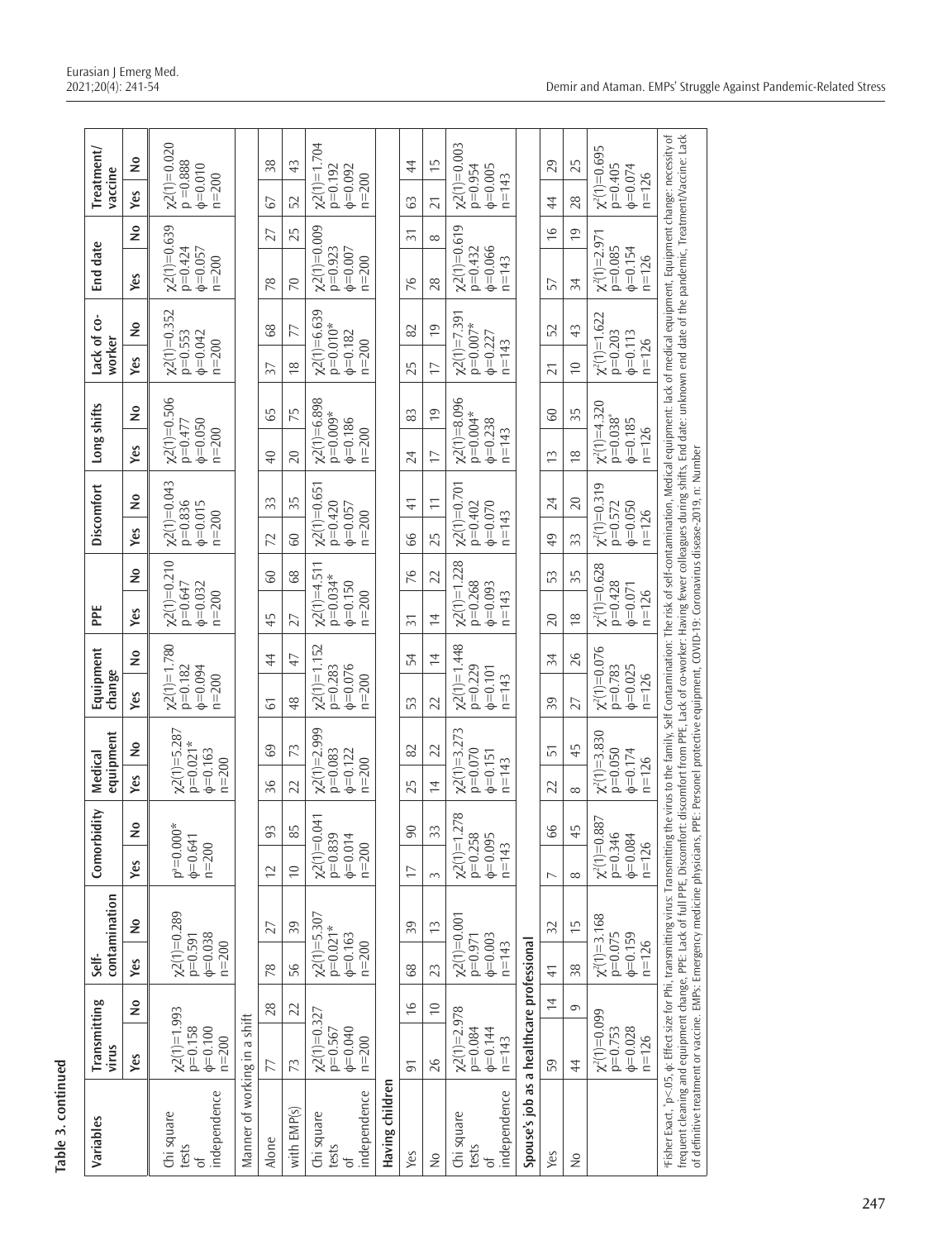| Table 4. Relationship between demographic variables and factors stated by EMPS as effective on coping with stress during "COVID-19"<br>pandemic |                                                               |           |                                                               |                   |                                                               |           |                                                               |              |                                                |                   |                                                               |           |                                                               |                   |
|-------------------------------------------------------------------------------------------------------------------------------------------------|---------------------------------------------------------------|-----------|---------------------------------------------------------------|-------------------|---------------------------------------------------------------|-----------|---------------------------------------------------------------|--------------|------------------------------------------------|-------------------|---------------------------------------------------------------|-----------|---------------------------------------------------------------|-------------------|
|                                                                                                                                                 | Religion                                                      |           | <b>Additional</b><br>income                                   |                   | Full<br><b>PPE</b>                                            |           |                                                               | Appreciation | support                                        | Psychological     | Adequate<br>rest                                              |           | Leisure<br>activities                                         |                   |
| <b>Variables</b>                                                                                                                                | Yes                                                           | <b>No</b> | Yes                                                           | <b>No</b>         | Yes                                                           | <b>No</b> | Yes                                                           | <b>No</b>    | Yes                                            | No                | Yes                                                           | <b>No</b> | Yes                                                           | No                |
| Gender                                                                                                                                          |                                                               |           |                                                               |                   |                                                               |           |                                                               |              |                                                |                   |                                                               |           |                                                               |                   |
| Female                                                                                                                                          | 12                                                            | 76        | 44                                                            | 44                | 40                                                            | 48        | 35                                                            | 53           | 8                                              | 80                | 29                                                            | 59        | 51                                                            | 37                |
| Male                                                                                                                                            | 10                                                            | 102       | 52                                                            | 60                | 66                                                            | 46        | 48                                                            | 64           | 10                                             | 102               | 45                                                            | 67        | 73                                                            | 39                |
| Chi-square tests<br>of independence                                                                                                             | $\chi$ 2(1)=1.116<br>$p=0.291\phi=0.075$<br>$n = 200$         |           | $p=0.616$<br>$\phi = 0.035$<br>$n = 200$                      | $\chi$ 2(1)=0.252 | $\chi$ 2(1)=3.592<br>$p=0.058$<br>$\phi = 0.134$<br>$n = 200$ |           | $\chi$ 2(1)=0.193<br>$p=0.660$<br>$\phi = 0.031$<br>$n = 200$ |              | $p=0.968$<br>$\phi = 0.003$<br>$n = 200$       | $\chi$ 2(1)=0.002 | $\chi$ 2(1)=1.103<br>$p=0.294$<br>$\phi = 0.074$<br>$n = 200$ |           | $p=0.296$<br>$\phi = 0.074$<br>$n = 200$                      | $\chi$ 2(1)=1.092 |
| <b>Marital status</b>                                                                                                                           |                                                               |           |                                                               |                   |                                                               |           |                                                               |              |                                                |                   |                                                               |           |                                                               |                   |
| Married                                                                                                                                         | 12                                                            | 114       | 63                                                            | 63                | 69                                                            | 57        | 50                                                            | 76           | 11                                             | 115               | 47                                                            | 79        | 79                                                            | 47                |
| Single                                                                                                                                          | 10                                                            | 64        | 33                                                            | 41                | 37                                                            | 37        | 33                                                            | 41           | $\overline{7}$                                 | 67                | 27                                                            | 47        | 45                                                            | 29                |
| Chi-square tests<br>of independence                                                                                                             | $\chi$ 2(1)=0.758<br>$p=0.384$<br>$\phi = 0.062$<br>$n = 200$ |           | $p=0.460$<br>$\phi = 0.052$<br>$n = 200$                      | $\chi$ 2(1)=0.546 | $\chi$ 2(1)=0.424<br>$p=0.515$<br>$\phi = 0.046$<br>$n = 200$ |           | $\chi$ 2(1)=0.463<br>$p=0.496$<br>$\phi = 0.048$<br>$n = 200$ |              | $p=0.862$<br>$\phi = 0.012$<br>$n = 200$       | $\chi$ 2(1)=0.030 | $\chi$ 2(1)=0.013<br>$p=0.908$<br>$\phi = 0.008$<br>$n = 200$ |           | $p=0.791$<br>$\phi = 0.019$<br>$n = 200$                      | $\chi$ 2(1)=0.071 |
| After-shift accommodation                                                                                                                       |                                                               |           |                                                               |                   |                                                               |           |                                                               |              |                                                |                   |                                                               |           |                                                               |                   |
| Alone                                                                                                                                           | 9                                                             | 68        | 37                                                            | 40                | 43                                                            | 34        | 36                                                            | 41           | 10                                             | 67                | 32                                                            | 45        | 48                                                            | 29                |
| With family                                                                                                                                     | 13                                                            | 110       | 59                                                            | 64                | 63                                                            | 60        | 47                                                            | 76           | 8                                              | 115               | 42                                                            | 81        | 76                                                            | 47                |
| Chi-square tests<br>of independence                                                                                                             | $\chi$ 2(1)=0.061<br>$p=0.806$<br>$\phi = 0.017$<br>$n = 200$ |           | $p=0.991$<br>$\phi = 0.001$<br>$n = 200$                      | $\chi$ 2(1)=0.000 | $\chi$ 2(1)=0.407<br>$p=0.524$<br>$\phi = 0.045$<br>$n = 200$ |           | $\chi$ 2(1)=1.423<br>$p=0.233$<br>$\phi = 0.084$<br>$n = 200$ |              | $p=0.119$<br>$\phi = 0.110$<br>$n = 200$       | $\chi$ 2(1)=2.430 | $\chi$ 2(1)=1.116<br>$p=0.291$<br>$\phi = 0.075$<br>$n = 200$ |           | $p=0.938$<br>$\phi = 0.006$<br>$n = 200$                      | $\chi$ 2(1)=0.006 |
| <b>Smoking behavior</b>                                                                                                                         |                                                               |           |                                                               |                   |                                                               |           |                                                               |              |                                                |                   |                                                               |           |                                                               |                   |
| Yes                                                                                                                                             | 6                                                             | 63        | 38                                                            | 31                | 38                                                            | 31        | 31                                                            | 38           | 8                                              | 61                | 30                                                            | 39        | 44                                                            | 25                |
| N <sub>o</sub>                                                                                                                                  | 16                                                            | 115       | 58                                                            | 73                | 68                                                            | 63        | 52                                                            | 79           | 10                                             | 121               | 44                                                            | 87        | 80                                                            | 51                |
| Chi-square tests<br>of independence                                                                                                             | $\chi$ 2(1)=0.571<br>$p=0.450$<br>$\phi = 0.053$<br>$n = 200$ |           | $p=0.146$<br>$\phi = 0.103$<br>$n = 200$                      | $\chi$ 2(1)=2.111 | $\chi$ 2(1)=0.182<br>$p=0.670$<br>$\phi = 0.030$<br>$n = 200$ |           | $\chi$ 2(1)=0.510<br>$p=0.475$<br>$\phi = 0.050$<br>$n = 200$ |              | $p=0.352$<br>$\phi = 0.066$<br>$n = 200$       | $\chi$ 2(1)=0.866 | $\chi$ 2(1)=1.897<br>$p=0.168$<br>$\phi = 0.097$<br>$n = 200$ |           | $p=0.708$<br>$\phi = 0.026$<br>$n = 200$                      | $\chi$ 2(1)=0.140 |
| Having chronic disease                                                                                                                          |                                                               |           |                                                               |                   |                                                               |           |                                                               |              |                                                |                   |                                                               |           |                                                               |                   |
| Yes                                                                                                                                             | 6                                                             | 22        | 17                                                            | 11                | 14                                                            | 14        | 15                                                            | 13           | 6                                              | 22                | 7                                                             | 21        | 17                                                            | 11                |
| No                                                                                                                                              | 16                                                            | 156       | 79                                                            | 93                | 92                                                            | 80        | 68                                                            | 104          | 12                                             | 160               | 67                                                            | 105       | 107                                                           | 65                |
| Chi-square tests<br>of independence                                                                                                             | $p^a = 0.094$<br>$\phi = 0.134$<br>$n = 200$                  |           | $\chi$ 2(1)=2.109<br>$p=0.146$<br>$\phi = 0.103$<br>$n = 200$ |                   | $\chi$ 2(1)=0.118<br>$p=0.732$<br>$\phi = 0.024$<br>$n = 200$ |           | $\chi$ 2(1)=1.954<br>$p=0.162$<br>$\phi = 0.099$<br>$n = 200$ |              | $p^a = 0.025^*$<br>$\phi = 0.175$<br>$n = 200$ |                   | $\chi$ 2(1)=2.011<br>$p=0.156$<br>$\phi = 0.100$<br>$n = 200$ |           | $\chi$ 2(1)=0.023<br>$p=0.880$<br>$\phi = 0.011$<br>$n = 200$ |                   |
| Manner of working in a shift                                                                                                                    |                                                               |           |                                                               |                   |                                                               |           |                                                               |              |                                                |                   |                                                               |           |                                                               |                   |
| Alone                                                                                                                                           | 9                                                             | 96        | 46                                                            | 59                | 57                                                            | 48        | 39                                                            | 66           | $\overline{7}$                                 | 98                | 39                                                            | 66        | 64                                                            | 41                |
| with EMP(s)                                                                                                                                     | 13                                                            | 82        | 50                                                            | 45                | 49                                                            | 46        | 44                                                            | 51           | 11                                             | 84                | 35                                                            | 60        | 60                                                            | 35                |
| Chi-square tests<br>of independence                                                                                                             | $\chi$ 2(1)=1.332<br>$p=0.248$<br>$\phi = 0.082$<br>$n = 200$ |           | $p=0.212$<br>$\phi = 0.088$<br>$n = 200$                      | $\chi$ 2(1)=1.555 | $\chi$ 2(1)=0.147<br>$p=0.702$<br>$\phi = 0.027$<br>$n = 200$ |           | $\chi$ 2(1)=1.729<br>$p=0.189$<br>$\phi = 0.093$<br>$n = 200$ |              | $p=0.225$<br>$\phi = 0.086$<br>$n = 200$       | $\chi$ 2(1)=1.469 | $\chi$ 2(1)=0.002<br>$p=0.965$<br>$\phi = 0.003$<br>$n = 200$ |           | $p=0.748$<br>$\phi = 0.023$<br>$n = 200$                      | $\chi$ 2(1)=0.103 |
| Having children                                                                                                                                 |                                                               |           |                                                               |                   |                                                               |           |                                                               |              |                                                |                   |                                                               |           |                                                               |                   |
| Yes                                                                                                                                             | 14                                                            | 93        | 52                                                            | 55                | 58                                                            | 49        | 49                                                            | 58           | $\overline{9}$                                 | 98                | 42                                                            | 65        | 70                                                            | 37                |
| No                                                                                                                                              | $\mathbf{1}$                                                  | 35        | 17                                                            | 19                | 17                                                            | 19        | 8                                                             | 28           | $\overline{2}$                                 | 34                | 12                                                            | 24        | 21                                                            | 15                |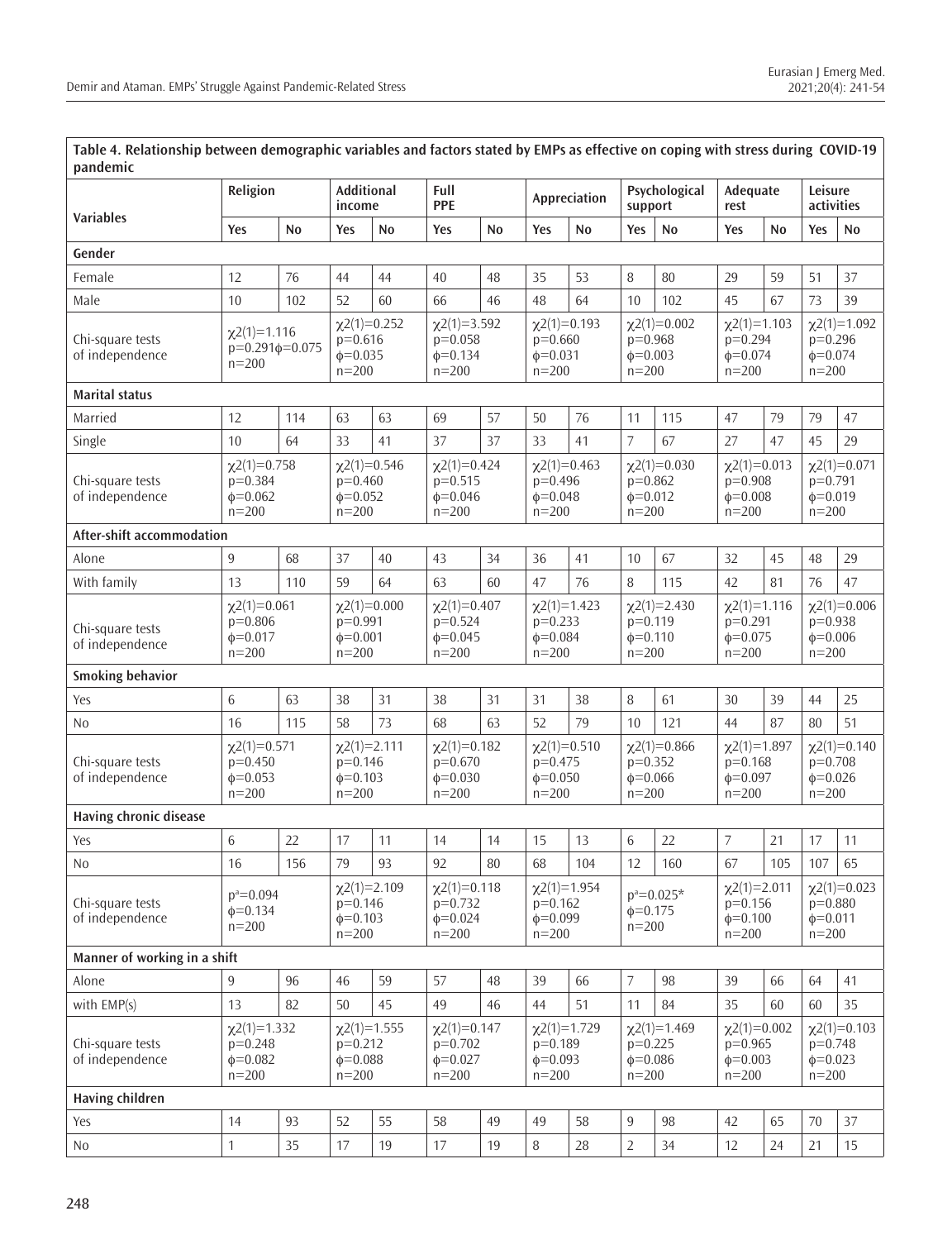| <b>Variables</b>                          | Religion                                                      |           | Additional<br>income                                          |           | Full<br><b>PPE</b>                                            |           |                                                                | Appreciation | support                                      | Psychological | Adequate<br>rest                                              |           | Leisure<br>activities                    |                   |
|-------------------------------------------|---------------------------------------------------------------|-----------|---------------------------------------------------------------|-----------|---------------------------------------------------------------|-----------|----------------------------------------------------------------|--------------|----------------------------------------------|---------------|---------------------------------------------------------------|-----------|------------------------------------------|-------------------|
|                                           | Yes                                                           | <b>No</b> | Yes                                                           | <b>No</b> | Yes                                                           | <b>No</b> | Yes                                                            | <b>No</b>    | Yes                                          | <b>No</b>     | Yes                                                           | <b>No</b> | Yes                                      | <b>No</b>         |
| Chi-square tests<br>of independence       | $p^a = 0.116$<br>$\phi = 0.146$<br>$n = 143$                  |           | $\chi$ 2(1)=0.020<br>$p=0.886$<br>$\phi = 0.012$<br>$n = 143$ |           | $\chi$ 2(1)=0.527<br>$p=0.468$<br>$\phi = 0.061$<br>$n = 143$ |           | $\chi$ 2(1)=6.244<br>$p=0.012*$<br>$\phi = 0.209$<br>$n = 143$ |              | $p^a = 0.730$<br>$\phi = 0.047$<br>$n = 143$ |               | $\chi$ 2(1)=0.402<br>$p=0.526$<br>$\phi = 0.053$<br>$n = 143$ |           | $p=0.444$<br>$\phi = 0.064$<br>$n = 143$ | $\chi$ 2(1)=0.585 |
| Spouse's job as a healthcare professional |                                                               |           |                                                               |           |                                                               |           |                                                                |              |                                              |               |                                                               |           |                                          |                   |
| Yes                                       | 5                                                             | 68        | 36                                                            | 37        | 38                                                            | 35        | 36                                                             | 37           | 5                                            | 68            | 29                                                            | 44        | 45                                       | 28                |
| N <sub>0</sub>                            | 7<br>46                                                       |           | 27                                                            | 26        | 31                                                            | 22        | 14                                                             | 39           | 6                                            | 47            | 18                                                            | 35        | 34                                       | 18                |
|                                           | $\chi$ 2(1)=1.441<br>$p=0.230$<br>$\phi = 0.107$<br>$n = 126$ |           | $\chi$ 2(1)=0.033<br>$p=0.857$<br>$\phi = 0.016$<br>$n = 126$ |           | $\chi$ 2(1)=0.513<br>$p=0.474$<br>$\phi = 0.064$<br>$n = 126$ |           | $\chi$ 2(1)=6.728<br>$p=0.009*$<br>$\phi = 0.231$<br>$n = 126$ |              | $p^a = 0.525$<br>$\phi = 0.078$<br>$n = 126$ |               | $\chi$ 2(1)=0.436<br>$p=0.509$<br>$\phi = 0.059$<br>$n = 126$ |           | $p=0.774$<br>$\phi = 0.026$<br>$n = 126$ | $\chi$ 2(1)=0.083 |

#### **Table 4. continued**

°Fisher's Exact, \*p<.05, φ: Effect size for Phi, religion: Religious believes, Full PPE: Having full personal protective equipment while working, Appreciation: Getting public appreciation, psychological support: Getting psychological support, adequate rest: Having adequate sleep/rest, Additional income: Having additional income, EMPs: Emergency medicine physicians, PPE: personel protective equipment, COVID-19: Coronavirus disease-2019, n: Number

# **Discussion**

Research findings revealed that EMPs use mostly problemoriented approach in combating the stress and mainly used social support, self-confident, optimistic, helpless, and submissive approaches, respectively. Other studies indicate that healthcare professionals use a self-confident approach more to deal with stress (16,17). In this research, it was found that EMPs used the most social support seeking approach. This may be due to the general stress caused by working in the field of health, as well as the stress factors brought by the COVID-19 pandemic. Sagar et al. (18) state that individuals can tend to combat stress through social support when there is not much to interfere with the source of stress. Besides, the increasing social support of society may have reinforced this trend. In many countries such as the United States of America and Turkey, expressing their feelings of gratitude to healthcare professionals and providing social support well-attended events, such as certain times of applause on the balconies, were organized through social media (19,20). As a matter of fact, research findings in the literature emphasize the relationship between perceived social support seeking and active coping approach to stress (21-23). It is stated that the approach to seeking social support triggers the feeling of sympathy, increases social resources, and reduces the sense of loneliness (24). Also, the influential social support offered during and after stressful situations increases the psychological resilience and work performance (25). In a study conducted during the COVID-19 pandemic, it was concluded that there was a negative relationship between the social support level perceived by healthcare professionals and their stress levels (26). There are also studies that examine healthcare professionals' approach to cope with stress supporting the research findings (27,28).

The factors that EMPs stated in this research to cause stress in the COVID-19 pandemic were similar to the study results investigating stress factors felt by the healthcare professionals during the MERS-CoV epidemic (29). Also, similar outcomes were found in another study examining healthcare professionals' stress factors and managers' expectations in the COVID-19 pandemic (30). Furthermore, in a study conducted with healthcare professionals during the COVID-19 pandemic in China, it was found that they perceived transmitting the virus to their families and lack of PPE as a stress factor (31).

Research findings show a significant difference between men and women in favor of men in terms of their approach to dealing with stress by problem-oriented and optimistic approaches. Sinha and Latha suggest that this difference in women and men's approach to coping with stress may be due to the interaction of sex hormones with adrenaline, noradrenaline, and cortisol, which are the three major stress hormones (32). There are studies in the literature revealing that men are more optimistic than women (33). Besides, it is stated that optimists tend to use more problem-oriented coping strategies than pessimists (34). This research finding is compatible with the results of the active approach (32,35), and the optimistic approach findings among men and women healthcare professionals in favor of the problem (36).

Additionally, stress factors, lack of medical equipment, the necessity of frequent cleaning and equipment change, and the lack of definitive treatment and vaccine, the unknown end date of the pandemic perceived by EMPs were found related to gender. Folkman and Lazarus state that the coping approaches of women and men towards emotion do not differ in similar contexts of life, but they differ when it comes to the context in which stress occurs (12).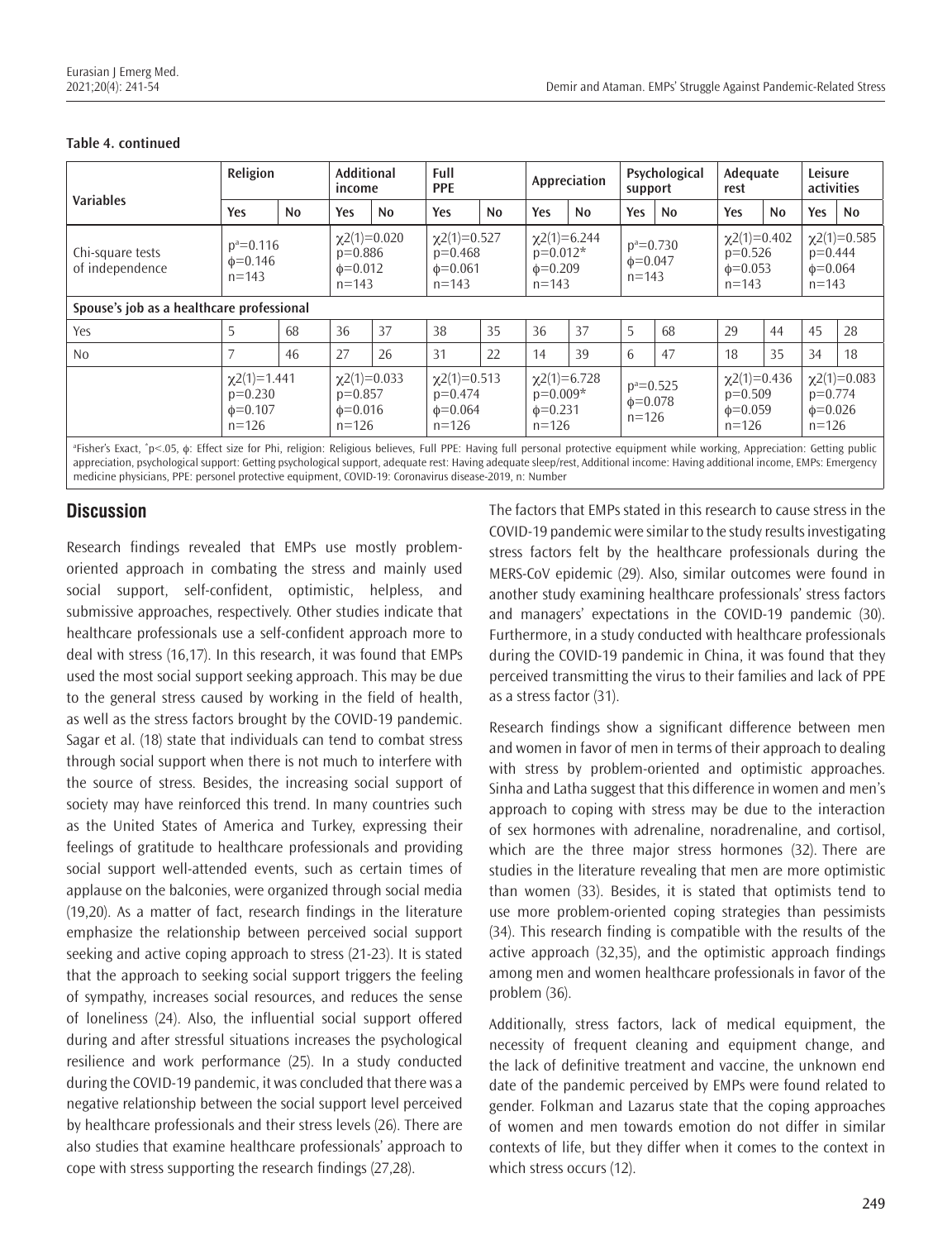|                               |                | Table 5. Predicting variables EMP's coping with stress approaches during COVID-19 pandemic                                                                                 |                                    |               |                                     |          |          |                |                |
|-------------------------------|----------------|----------------------------------------------------------------------------------------------------------------------------------------------------------------------------|------------------------------------|---------------|-------------------------------------|----------|----------|----------------|----------------|
| Coping<br>with stress         | Model          |                                                                                                                                                                            | <b>Unstandardized coefficients</b> |               | <b>Standardized</b><br>coefficients | t        | p-value  | 95.0% CI       |                |
| approaches                    |                |                                                                                                                                                                            | B                                  | Std.<br>Error | <b>Beta</b>                         |          |          | Lower<br>bound | Upper<br>bound |
|                               | $\mathbf{1}$   | Constant                                                                                                                                                                   | 64.605                             | 1,479         |                                     | 43.693   | 0.000    | 61.690         | 67.521         |
| Problem-                      |                | Full PPE (yes)                                                                                                                                                             | $-5.250$                           | 2,031         | $-0.181$                            | $-2.585$ | $0.010*$ | $-9.255$       | $-1.245$       |
| oriented                      |                | Constant                                                                                                                                                                   | 66.073                             | 1.609         |                                     | 41.059   | 0.000    | 62.900         | 69.247         |
| approach                      | $\overline{2}$ | Full PPE (yes)                                                                                                                                                             | $-4.809$                           | 2,022         | $-0.165$                            | $-2.379$ | $0.018*$ | $-8.796$       | $-0.822$       |
|                               |                | Adequate rest (yes)                                                                                                                                                        | $-4.599$                           | 2,090         | $-0.153$                            | $-2.201$ | $0.029*$ | $-8.720$       | $-0.478$       |
|                               |                | R=0.236, R <sup>2</sup> =0.056, F(2,197)=5.827, p=0.003, Durbin Watson=2.160, VIF=1.010                                                                                    |                                    |               |                                     |          |          |                |                |
| Self-                         | $\mathbf{1}$   | Constant                                                                                                                                                                   | 67.173                             | 1.758         |                                     | 38.206   | 0.000    | 63.706         | 70.640         |
| confident<br>approach         |                | <b>Full PPE</b>                                                                                                                                                            | $-8.593$                           | 2.415         | $-0.245$                            | $-3.558$ | $0.000*$ | $-13.355$      | $-3.830$       |
|                               |                | R=0.245, R <sup>2</sup> =0.060, F(1,198)=12.659, p=0.000, Durbin Watson=2.1, VIF=1                                                                                         |                                    |               |                                     |          |          |                |                |
|                               |                | Constant                                                                                                                                                                   | 60.847                             | 1.720         |                                     | 35.369   | 0.000    | 57.454         | 64.239         |
| <b>Optimistic</b><br>approach |                | Adequate rest (yes)                                                                                                                                                        | $-6.522$                           | 2.828         | $-0.162$                            | $-2.306$ | 0.022    | $-12.100$      | $-0.945$       |
|                               |                | R=0.162, R <sup>2</sup> =0.026, F(1,198)=5.318, p=0.022. Durbin Watson=2, VIF=1                                                                                            |                                    |               |                                     |          |          |                |                |
| Social                        |                | Constant                                                                                                                                                                   | 67.147                             | 1.702         |                                     | 39.445   | 0.000    | 63.790         | 70.504         |
| support<br>seeking            |                | Additional income (yes)                                                                                                                                                    | $-5.168$                           | 2.457         | $-0.148$                            | $-2.103$ | $0.037*$ | $-10.014$      | $-0.323$       |
| approach                      |                | R=0.148, R <sup>2</sup> =0.022, F(1,198)=4.424, p=0.037, Durbin Watson=1.9, VIF=1                                                                                          |                                    |               |                                     |          |          |                |                |
|                               | $\mathbf{1}$   | Constant                                                                                                                                                                   | 28.526                             | 2.213         |                                     | 12.888   | 0.000    | 24.161         | 32.890         |
| <b>Emotion-</b>               |                | End date (yes)                                                                                                                                                             | 6.191                              | 2.573         | 0.169                               | 2.406    | $0.017*$ | 1.117          | 11.265         |
| oriented                      |                | Constant                                                                                                                                                                   | 25.934                             | 2.481         |                                     | 10.454   | 0.000    | 21.042         | 30.826         |
| approach                      | $\overline{2}$ | End date (yes)                                                                                                                                                             | 6.456                              | 2.550         | 0.176                               | 2.531    | $0.012*$ | 1.427          | 11.485         |
|                               |                | Additional income (yes)                                                                                                                                                    | 4.991                              | 2.239         | 0.155                               | 2.229    | $0.027*$ | 0.576          | 9.407          |
|                               | 3              | Constant                                                                                                                                                                   | 23.755                             | 2.652         |                                     | 8.958    | 0.000    | 18.525         | 28.984         |
|                               |                | End date (yes)                                                                                                                                                             | 5.999                              | 2.535         | 0.163                               | 2.367    | $0.019*$ | 1.000          | 10.998         |
|                               |                | Additional income (yes)                                                                                                                                                    | 4.864                              | 2.219         | 0.151                               | 2.192    | $0.030*$ | 0.488          | 9.239          |
|                               |                | Full PPE (yes)                                                                                                                                                             | 4.866                              | 2.226         | 0.151                               | 2.186    | $0.030*$ | 0.476          | 9.255          |
|                               |                | R=0.274, R <sup>2</sup> =0.075, F(3,196)=5.288, p=0.002, Durbin Watson=1.9, VIF=1-1.009                                                                                    |                                    |               |                                     |          |          |                |                |
|                               | 1              | Constant                                                                                                                                                                   | 27.644                             | 2.487         |                                     | 11.115   | 0.000    | 22.739         | 32.549         |
|                               |                | End date (yes)                                                                                                                                                             | 7.970                              | 2.891         | 0.192                               | 2.756    | $0.006*$ | 2.268          | 13.671         |
|                               |                | Constant                                                                                                                                                                   | 24.600                             | 2.784         |                                     | 8.835    | 0.000    | 19.108         | 30.091         |
| <b>Helpless</b>               | 2              | End date (yes)                                                                                                                                                             | 8.280                              | 2.863         | 0.200                               | 2.893    | $0.004*$ | 2.635          | 13.925         |
| approach                      |                | Additional income (yes)                                                                                                                                                    | 5.864                              | 2.513         | 0.161                               | 2.333    | $0.021*$ | 0.908          | 10.820         |
|                               |                | Constant                                                                                                                                                                   | 22.069                             | 2.974         |                                     | 7.421    | 0.000    | 16.204         | 27.934         |
|                               | 3              | End date (yes)                                                                                                                                                             | 7.750                              | 2.843         | 0.187                               | 2.726    | $0.007*$ | 2.144          | 13.356         |
|                               |                | Additional income (yes)                                                                                                                                                    | 5.715                              | 2.488         | 0.157                               | 2.297    | $0.023*$ | 0.808          | 10.623         |
|                               |                | Full PPE (yes)                                                                                                                                                             | 5.649                              | 2.496         | 0.155                               | 2.263    | $0.025*$ | 0.726          | 10.572         |
|                               |                | R=0.294, R <sup>2</sup> =0.087, F(3,196)= 6.203, p=0.000, Durbin Watson=1.8, VIF=1-1.009                                                                                   |                                    |               |                                     |          |          |                |                |
|                               |                | $*$ n<0.05. Full PPF: Having full personal protective equipment while working. Adequate rest: Having adequate sleep/rest. Additional income: Having additional income. Fnd |                                    |               |                                     |          |          |                |                |

\*p<0.05, Full PPE: Having full personal protective equipment while working, Adequate rest: Having adequate sleep/rest, Additional income: Having additional income, End date: Unknown end date of the pandemic. EMPs: Emergency Medicine Physicians, PPE: personel protective equipment, Std: Standard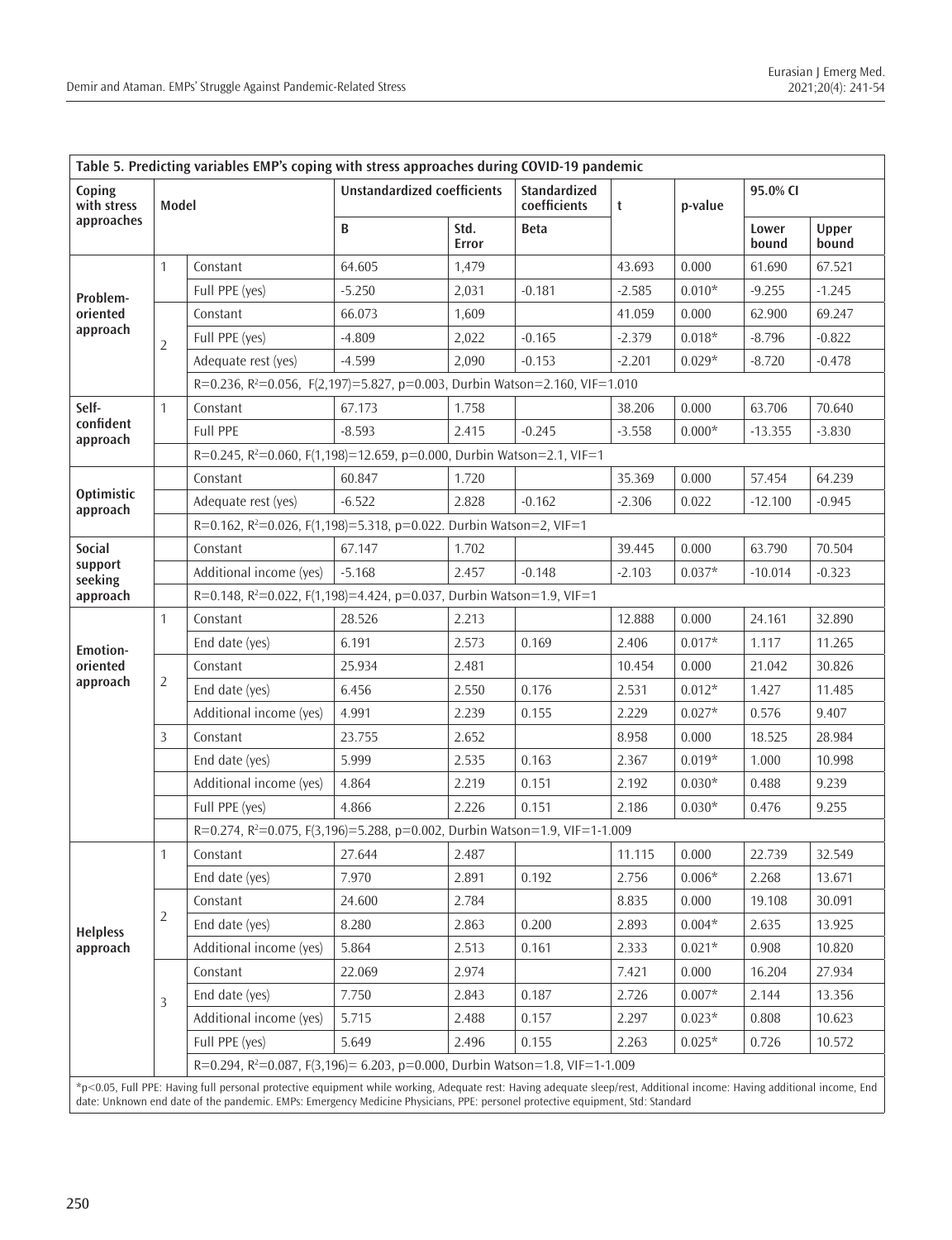Research results show a significant difference between married and single EMPs in favor of married people in terms of passive and helpless coping approaches to stress. The risk of transmitting the virus to their families, long shifts, lack of full PPE, and lack of medical equipment was related to marital status. There is evidence that satisfaction with the workplace's physical conditions decreases, the helpless approach to coping with stress increases in individuals (14). It is stated that individuals tend towards passive and helpless coping strategies when they feel that the situation is unchangeable and that control is not in their hands (14,37). Also, the loss of beliefs that they can manage the process in this stressful situation, seeing themselves as the cause of the negativities, may cause them to fail to produce a solution to the problem and take a helpless approach (14). It is suggested assuring care of healthcare professionals' family members would enhance workforce confidence and availability (38). However, no significant difference was found between married and single EMPs in terms of problem-oriented stress coping approaches, partially overlaps with other research findings in the literature  $(17)$ .

It was seen that the helpless stress approaches of smoker EMPs were higher than non-smokers. Besides, the necessity of frequent cleaning and equipment change as a stress factor was related to smoking behavior. This may be because smoking has a shortterm and temporary function that relieves stress. Mansouri et al. (39) found significant positive relationships between the number of cigarettes smoked per day and escape/avoidance, distancing behaviors, which are passive stress approaches to emotions. Additionally, the comorbidity factor and lack of medical equipment were related to having a chronic disease. At this point, EMPs may be trying to suppress the feeling of helplessness they experience in the face of stress factors brought about by the COVID-19 pandemic, which is not yet fully controlled. Also, the fact that smoking is a preventive factor in the treatment of COVID-19 may lead those who are currently smoking to feel themselves at higher risk and lead to an inevitable acceptance in the face of current stress. Indeed, there is evidence in the literature that reveals the link between smoking and negative outcomes of the COVID-19 treatment (40).

Research results suggest that the submissive stress approach of EMPs that remain with their family after their shift is significantly higher than those who stay alone. Besides, after-shift accommodation was related with the risk of transmitting the virus to their families, long shifts and having fewer colleagues in shifts. In the COVID-19 pandemic, public guesthouses and hotels are put into service for the after-shift stays of healthcare professionals to reduce the possibility of transmitting the virus to their families (41). However, despite this opportunity, those who have children

or parents looking after may have to stay in their homes after their shifts. Besides, having children was found related to long shifts and having fewer colleagues in shifts. Also, having a spouse work as a healthcare professional was related long shifts. This can be explained by the fact that EMPs cannot find time and energy to share with their children due to increased workload and decreased rest periods. Prolonged shifts can prevent the individual from fulfilling his responsibilities regarding child care, household chores, and shopping (42). In this case, the individual may adopt a fatalistic attitude and accept to experience stressrelated negativities and take a submissive approach (14).

It was found that working alone in a shift was associated with perceiving the risk of self-contamination, long shifts, lack of full PPE, and lack of co-workers. This may be related to the more fatigue of working alone, increased virus load and relaxation in the measures taken, or the lack of time to take the necessary precautions and the necessary professional support. It is stated that working alone increases mental and physical workload and psychosocial risks (43). At this point, it can be noted that dealing with irrefutable personal needs of healthcare professionals such as adequate rest and care of elderly family members in the COVID-19 pandemic will help maintain their individual and team performance in this marathon (38).

Results of this research partially coincide with the findings of the study conducted during the MERS-CoV epidemic period regarding the factors that were stated to be effective in coping with stress in healthcare professionals (29). It is observed that one of the sources of healthcare professionals' work-related stress before COVID-19 pandemic is not being appreciated. In the COVID-19 pandemic period, appreciation of the EMPs was found to be among the factors they stated to cope with stress effectively. This highlights a critical point in showing the change in society's approach to healthcare professionals. The appreciation was found significantly related to the situation of having children and spouse being a healthcare professional. This may be related to the appreciation of healthcare professionals' devoted efforts in the pandemic by society, being a role model for their children, and the satisfying aspect of winning the community's praise in their children's eyes. Likewise, since the spouse is also a healthcare professional, sharing the same difficulty, struggle and appreciation process can be effective in the EMP's coping with stress as a social support factor. In another study, it was found that having a spouse working in the same area and knowing the content of the spouse's work, is beneficial to both to share information and to understand the negativities of the job and to find solutions (44).

Getting psychological support was found related with having a chronic disease. This finding may be related to those with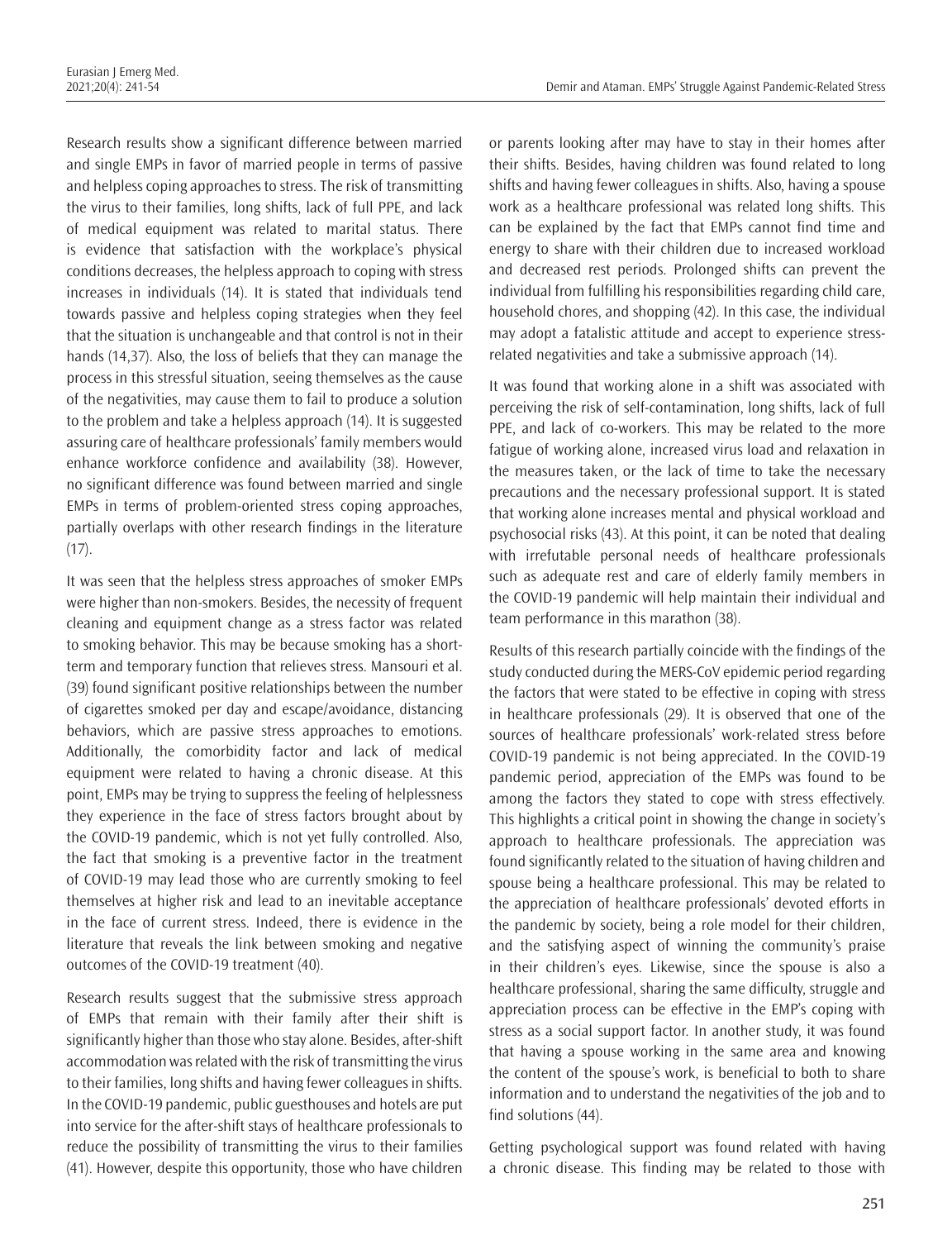chronic disease taking a more pessimistic, fatalistic and passive approach to cope with the COVID-19 pandemic. Studies show that when healthcare professionals experience physiological or psychological health problems, they prefer self-treatment rather than consulting a physician (45). Those who do not have a chronic disease may be more willing and diligent to get psychological support from their social circles or professionals in coping with stress with a more optimistic approach.

The research findings showed that the variables of having full PPE while working and having sufficient sleep and rest were significant predictors of active approach attitudes towards the problem used by EMPs to deal with stress. When analyzed in terms of sub-dimensions, it was determined that having full PPE while working predicted the self-confident approach and having sufficient sleep and rest predicted the optimistic approach. Indeed, other research results reveal that sleep quality is an essential predictor of the stress experienced by healthcare workers in the COVID-19 pandemic (26).

According to this, having full PPE while trying to reduce the risk of virus transmission can reinforce EMPs' desire to fight this stressful situation. It can help them to take stronger steps in the fight against COVID-19 with the sense of trust given by taking precautions. Also, having the opportunity to sleep and rest can positively affect the psychological processes by providing the soul and the body to relax and contributing to the individual's attitude towards stress to be more constructive and optimistic. It was concluded that getting additional income significantly predicted the level of EMPs using the social support seeking approach to deal with stress. In the literature, social support's dimension to support needs for concrete needs such as time, money, and labor is called instrumental support (46,47). At this point, it can be said that getting additional income constitutes the instrumental support dimension of EMPs' social support seeking approaches to cope with stress.

Research findings show that the factors of the unknown end date of the pandemic, getting additional income, and having full PPE while working significantly predict the tendencies of EMPs to choose a passive coping approach to stress and emotions. When analyzed in terms of sub-dimensions, none of the variables discussed in the study can predict the submissive approach statistically. It was determined that the factors of the unknown end date of the pandemic, getting additional income, and having full PPE while working are significant predictors of the helpless approach. In this context, the current uncertainty of how long the COVID-19 pandemic will last and when it will end can create a sense of desperation and a lack of control in EMPs participating in the research. Besides, while getting additional income due

to the pandemic makes EMPs feel safe, it may also cause them to perceive that getting extra income is not as meaningful and valuable as before the pandemic. Having full PPE while working can make EMPs feel safe against the virus; on the other hand, they may feel helpless in fighting against the virus and have anxiety about the protection without having full PPE.

# **Study Limitations**

The research was carried out with 200 EMPs working in EDs during the COVID-19 pandemic. The study can be conducted in a larger sample of other healthcare professionals. Also, research data is limited to data collected through a scale to identify survey and stress coping approaches. At this point, semiconstructed interviews can be held with a smaller group selected from the research participants for a more detailed evaluation. The research was conducted with limited demographic features belong to participants. In subsequent studies, the variables such as age, work experience, duration of shifts, number of children, and number of patients in a shift can be examined to cope with stress.

# **Conclusion**

It has been determined that EMPs use problem-based active approaches the most and the social support seeking approach significantly among them in the fight against stress brought by the COVID-19 pandemic. It is crucial to provide healthcare professionals with the support they need and analyze stress factors. It is recommended to increase the social support provided to healthcare professionals and to offer them more effective resources in response to the social support seeking approach. Based on our finding that the risk of transmitting the virus to EMPs' families as the most stressful factor during the COVID-19 pandemic, practices aimed at protecting the families of healthcare professionals can be introduced. Within the research scope, it was observed that leisure activities were the most effective in the fight against stress brought about by the COVID-19 pandemic. In this context, the duration of shifts should be arranged so that healthcare professionals can allocate time for themselves, and psychological support should also be provided.

## **Ethics**

**Ethics Committee Approval:** This study was approved by Düzce University Non-Interventional Clinical Research Ethics Board with the registration number 2020/84.

**Informed Consent:** Informed consent was obtained from those who volunteered to participate in the study.

**Peer-review:** Externally peer-reviewed.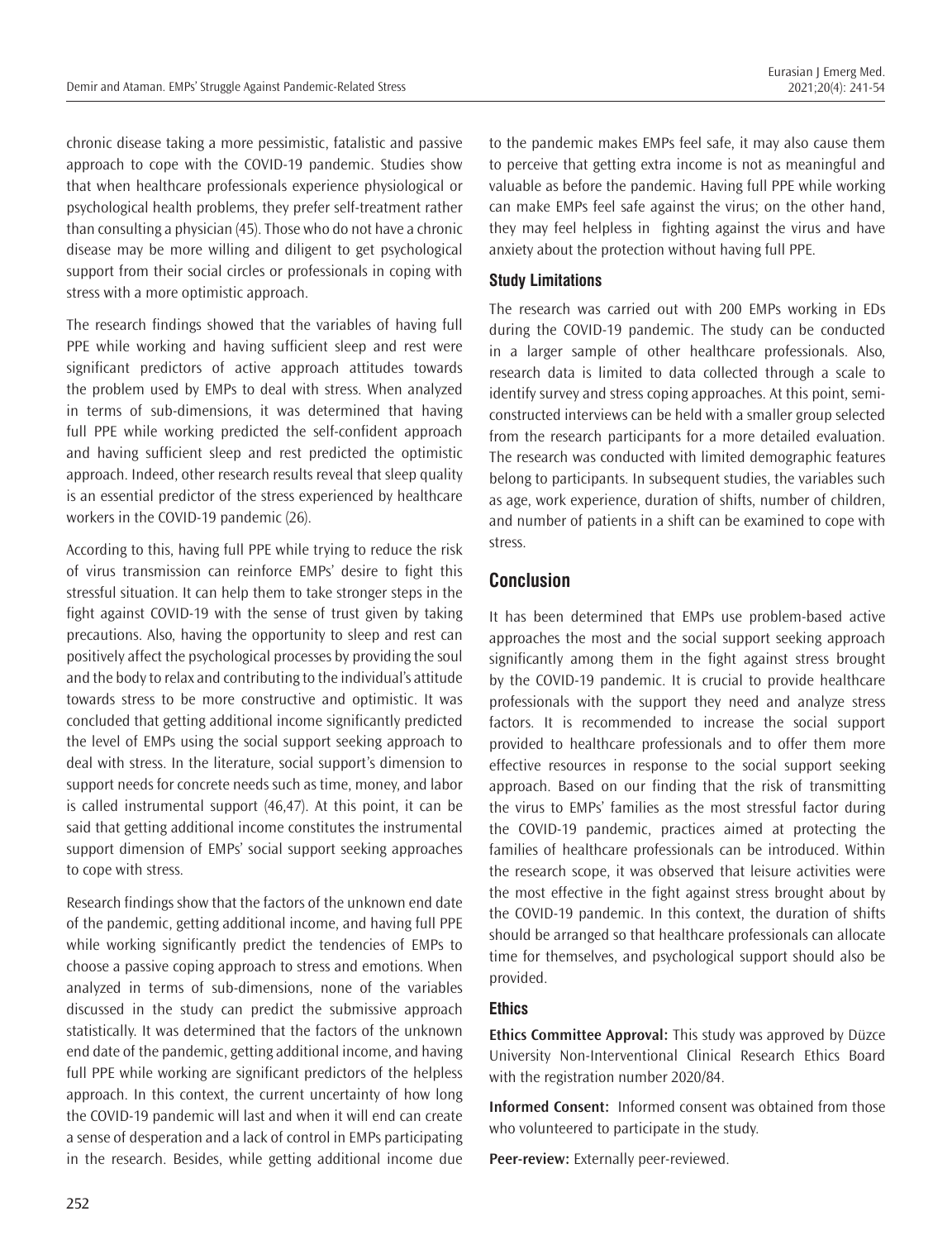## **Authorship Contributions**

Concept: M.C.D, A.K.A., Design:M.C.D, A.K.A., Data Collection and/or Processing: M.C.D, A.K.A., Analysis and/or Interpretation: M.C.D, A.K.A., Literature Search: M.C.D, A.K.A.,

Writing: M.C.D, A.K.A.

**Conflict of Interest:** No conflict of interest was declared by the authors.

**Financial Disclosure:** The authors declared that this study received no financial support.

## **References**

- 1. Cai H, Tu B, Ma J, Chen L, Fu L, Jiang Y, et al. Psychological Impact and Coping Strategies of Frontline Medical Staff in Hunan Between January and March 2020 During the Outbreak of Coronavirus Disease 2019 (COVID19) in Hubei, China. Med Sci Monit. 2020;26:e924171.
- 2. Shanafelt TD, Mungo M, Schmitgen J, Storz KA, Reeves D, Hayes SN, et al. Longitudinal Study Evaluating the Association Between Physician Burnout and Changes in Professional Work Effort. Mayo Clin Proc. 2016;91:422-31.
- 3. Kang L, Li Y, Hu S, Chen M, Yang C, Yang BX, et al. The mental health of medical workers in Wuhan, China dealing with the 2019 novel coronavirus. Lancet Psychiatry. 2020;7:e14.
- 4. Santarone K, McKenney M, Elkbuli A. Preserving mental health and resilience in frontline healthcare workers during COVID-19. Am J Emerg Med. 2020;38:1530-1.
- 5. Huang J, Liu F, Teng Z, Chen J, Zhao J, Wang X, et al. Care for the Psychological Status of Frontline Medical Staff Fighting Against Coronavirus Disease 2019 (COVID-19). Clin Infect Dis. 2020;71:3268-9.
- 6. Lai J, Ma S, Wang Y, Cai Z, Hu J, Wei N, et al. Factors Associated With Mental Health Outcomes Among Health Care Workers Exposed to Coronavirus Disease 2019. JAMA Netw Open. 2020;3:e203976.
- 7. Revicki DA, May HJ, Whitley TW. Reliability and validity of the Work-Related Strain Inventory among health professionals. Behav Med. 1991;17:111-20.
- 8. Schwartz JE, Pickering TG, Landsbergis PA. Work-related stress and blood pressure: current theoretical models and considerations from a behavioral medicine perspective. J Occup Health Psychol. 1996;1:287-310.
- 9. Steptoe A, Kivimäki M. Stress and cardiovascular disease. Nat Rev Cardiol. 2012;9:360-70.
- 10. Salyers MP, Bonfils KA, Luther L, Firmin RL, White DA, Adams EL, et al. The Relationship Between Professional Burnout and Quality and Safety in Healthcare: A Meta-Analysis. J Gen Intern Med. 2017;32:475-82.
- 11. Gavin B, Hayden J, Adamis D, McNicholas F. Caring for the Psychological Well-Being of Healthcare Professionals in the Covid-19 Pandemic Crisis. Ir Med J. 2020;113:51.
- 12. Folkman S, Lazarus RS. An analysis of coping in a middle-aged community sample. J Health Soc Behav. 1980;21:219-39.
- 13. Kasiulevičius V, Šapoka V, Filipavičiūtė R. Sample size calculation in epidemiological studies. Gerontologija. 2006;7:225-31.
- 14. Şahin NH, Durak A. Stresle başa çıkma tarzları ölçeği: Üniversite öğrencileri için uyarlanması. Turkish Journal of Psychology. 1995;10:56-73.
- 15. Sarmento RP, Costa V. Confirmatory Factor Analysis--A Case study. arXiv preprint arXiv. 2019;1905.05598. Available from: https://arxiv.org/ abs/1905.05598 [Accessed 21 May 2020].
- 16. Baysak E, Eroğlu MZ, Utku Ç, Kaya B. Evaluation of post traumatic stress disorder, burnout and coping styles in emergency and intensive care unit employees. J Clin Psy. 2019;22:36-47.
- 17. Şen H, Toygar M, Türker T, İne N, Tuğcu H, Keskin H. The Evaluation of Techniques for Overcoming with the Stress in a Physician Group. TAF Prev Med Bull. 2012;11:211-8.
- 18. Sagar SS, Lavallee D, Spray CM. Coping with the effects of fear of failure: A preliminary investigation of young elite athletes. Journal of Clinical Sports Psychology. 2009;3:73-98.
- 19. Twitter (2020). #SağlıkcılarınıAlkısla [Online]. Website https://twitter. com/search?q=%23Sa%C4%9Fl%C4%B1kc%C4%B1lar%C4%B1n%C4%B1Alk %C4%B1sla&src= typed\_query [Accessed 21 May 2020].
- 20. Twitter (2020). #SolidarityAt8 [Online]. Website https://twitter.com/ SolidarityAt8 [Accessed 21 May 2020].
- 21. DeLongis A, Holtzman S. Coping in context: the role of stress, social support, and personality in coping. J Pers. 2005;73:1633-56.
- 22. Dougall AL, Hyman KB, Hayward MC, McFeeley S, Baum A. Optimism and Traumatic Stress: The Importance of Social Support and Coping 1. J Appl Soc Psychol. 2001;31:223-45.
- 23. Malkoç A, Yalçin I. Relationships among Resilience, Social Support, Coping, and Psychological Well-Being among University Studentss. Turkish Psychological Counseling and Guidance Journal. 2015;5:35-43.
- 24. Prati G, Pietrantoni L. Optimism, social support, and coping strategies as factors contributing to posttraumatic growth: A meta-analysis. Journal of loss and trauma. 2009;14:364-88.
- 25. Brooks SK, Rubin GJ, Greenberg N. Traumatic stress within disaster-exposed occupations: overview of the literature and suggestions for the management of traumatic stress in the workplace. Br Med Bull. 2019;129:25-34.
- 26. Xiao H, Zhang Y, Kong D, Li S, Yang N. The Effects of Social Support on Sleep Quality of Medical Staff Treating Patients with Coronavirus Disease 2019 (COVID-19) in January and February 2020 in China. Med Sci Monit. 2020;26:e923549.
- 27. Sülemiş İ, Dönmez L. Coping Strategies with Stress among Female Staff at a University Hospital. Akd Med J. 2017;1:41-7.
- 28. Akdemir M, Çetin E, Ersoy M, Polat B, Çulhacı E, Ergün A, et al. The Ways of Coping with the Stress and the Related Factors among Sixth-year Medical Students. Tıp Eğitimi Dünyası. 2015;14:33-43.
- 29. Khalid I, Khalid TJ, Qabajah MR, Barnard AG, Qushmaq IA. Healthcare Workers Emotions, Perceived Stressors and Coping Strategies During a MERS-CoV Outbreak. Clin Med Res. 2016;14:7-14.
- 30. Shanafelt T, Ripp J, Trockel M. Understanding and Addressing Sources of Anxiety Among Health Care Professionals During the COVID-19 Pandemic. JAMA. 2020;323:2133-4.
- 31. Chen Q, Liang M, Li Y, Guo J, Fei D, Wang L, et al. Mental health care for medical staff in China during the COVID-19 outbreak. Lancet Psychiatry. 2020;7:e15-e6.
- 32. Sinha S, Latha GS. Coping response to same stressors varies with gender. National J Physiol Pharm Pharmacol. 2018;8:1053-6.
- 33. Jacobsen B, Lee JB, Marquering W, Zhang CY. Gender differences in optimism and asset allocation. J Econ Behav Org. 2014;107:630-51.
- 34. Scheier MF, Carver CS, Bridges MW. Optimism, pessimism, and psychological well-being. In E. C. Chang (Ed.) Optimism & pessimism: Implications for theory, research, and practice . American Psychological Association. 2001. p.189-216.
- 35. Koinis A, Giannou V, Drantaki V, Angelaina S, Stratou E, Saridi M. The Impact of Healthcare Workers Job Environment on Their Mental-emotional Health. Coping Strategies: The Case of a Local General Hospital. Health Psychol Res. 2015;3:1984.
- 36. Ergin A, Uzun SU, Bozkurt Aİ. The Methods of Coping with the Stress Among Medical Faculty Students and the Relationship between Sociodemographic Characteristics and these Methods. Firat Med J. 2014;19:31-7.